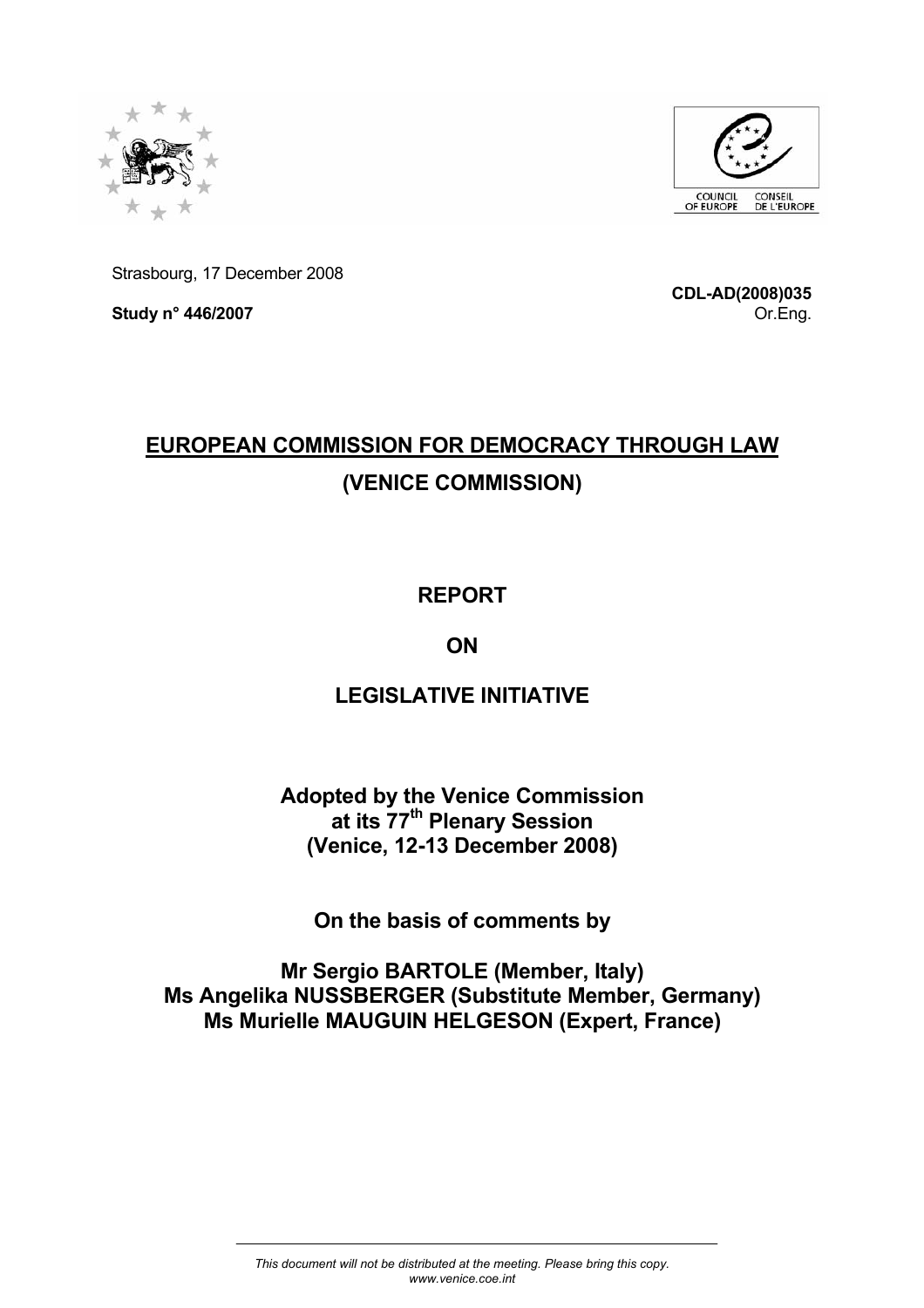### **TABLE OF CONTENTS**

| I.   |               |                                                                                         |  |
|------|---------------|-----------------------------------------------------------------------------------------|--|
| II.  |               |                                                                                         |  |
|      | Chapter 1:    | Constitutional holders of legislative initiative in Europe: an overview                 |  |
|      | А.            |                                                                                         |  |
|      | <b>B.</b>     |                                                                                         |  |
|      | C.            |                                                                                         |  |
|      | D.            |                                                                                         |  |
|      | 1.            |                                                                                         |  |
|      | 2.            |                                                                                         |  |
|      | Е.            |                                                                                         |  |
|      | F.            |                                                                                         |  |
|      | G.            | Legislative initiative of constituent parts of a federation and autonomous entities. 11 |  |
|      | Η.            |                                                                                         |  |
|      | Chapter 2:    |                                                                                         |  |
|      | А.            |                                                                                         |  |
|      | 1.            |                                                                                         |  |
|      | 2.            |                                                                                         |  |
|      | a)            |                                                                                         |  |
|      | b)            |                                                                                         |  |
|      | $\mathsf{c})$ |                                                                                         |  |
|      | <b>B.</b>     |                                                                                         |  |
| III. |               |                                                                                         |  |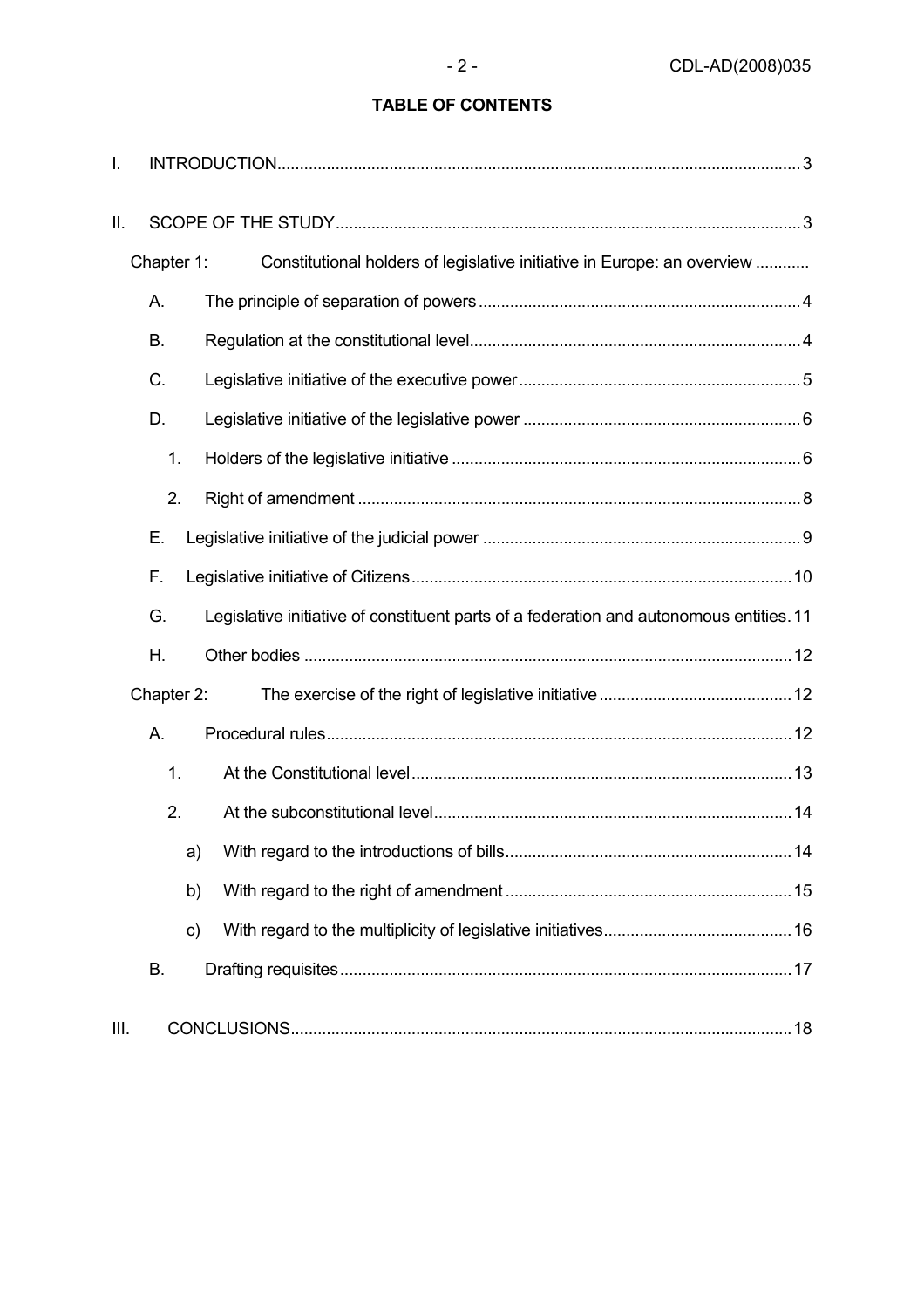#### **I. INTRODUCTION**

1. At the 70<sup>th</sup> Plenary Session of the Venice Commission, the then Minister of Justice of *Georgia asked the Venice Commission to carry out a study on "Legislative initiative in Europe".* 

*2. A Working Group was subsequently set up, composed of Mr Sergio Bartole, Ms Angelika Nussberger as well as Ms Muriel Mauguin Helgeson as an expert<sup>1</sup> .* 

*3. The present study, which was prepared on the basis of the contributions from the members of the Working Group, was discussed by the Sub-Commission on Democratic Institutions on 16 October 2008, by the Venice Commission at its 76<sup>th</sup> Plenary Session and subsequently adopted by the Venice Commission at its 77th Plenary Session (Venice, 12-13 December 2008).* 

#### **II. SCOPE OF THE STUDY**

 $\overline{a}$ 

4. *Legislative initiative* is to be understood hereafter as the right to submit to the legislative power draft laws with a view of their adoption by the Parliament.

5. For the purposes of this study and in accordance with the terms used in the majority of European constitutions, the term "right " shall be understood widely. It refers to the possibility granted to any subject, irrespective of whether the submission constitutes an expression of a public power by public authorities or is the result of the exercise of a right to democratic participation of the citizens or communities of citizens.

6. Furthermore, since any legislative initiative implies the beginning of a legislative process, the right of legislative initiative is to be analysed in its exercise and consequently cannot be separated from the whole legislative process. Therefore it has been considered relevant also to include in the current study a description of the exercise of the right of legislative initiative and hence the main features of the drafting requisites as well as the stages of the legislative process.

7. Focus has been deliberately placed on the legislative initiative granted to State and public authorities, and more specifically to the executive power and the members of the Parliament. They are indeed the major actors of the exercise of democratic life and more specifically of the legislative initiative and constitute a common feature of all constitutions and democracies in Europe.

8. With regard to the Parliamentarian mechanisms and the legislative process a detailed and comprehensive analysis would have required a long and exhaustive study of all parliaments' internal mechanisms and practices in Europe. This would deserve a separate study as such and would go beyond the current subject. Therefore, a more generalist approach has been chosen, and therefore the most important principles which ground parliamentary practices have been identified and described.

9. Legislative initiative has been analysed from the point of view of the right of initiating laws at the national level and not at the regional or local level where the regulations might considerably vary.

<sup>&</sup>lt;sup>1</sup>Mrs Helgeson is the author of « L'élaboration parlementaire de la loi » ; étude comparative (Allemagne, France, Royaune-Uni), Ed. Dalloz, 2006.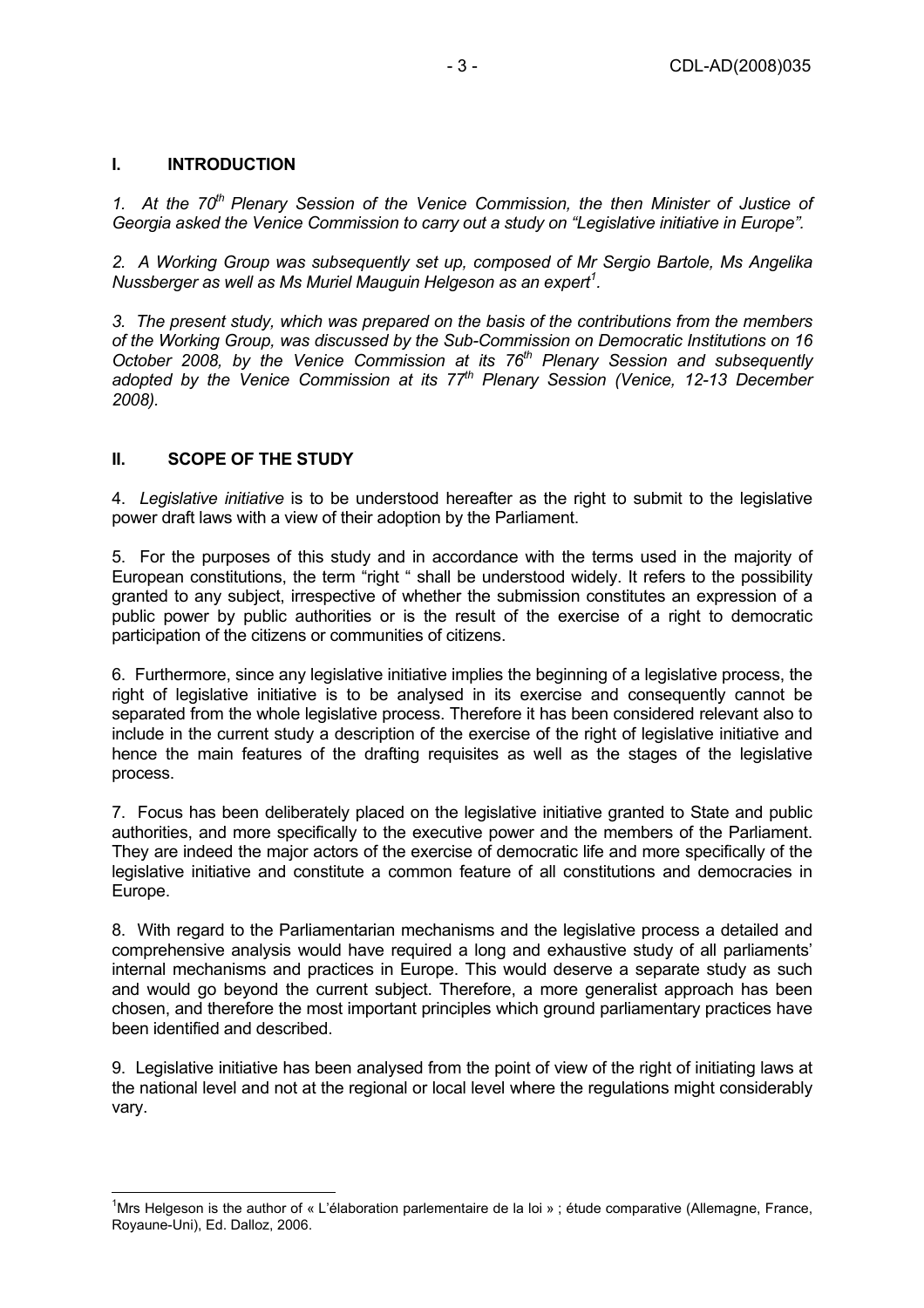10. After presenting in the first chapter an overview of the different subjects that have been, in Europe, constitutionally granted a right to propose laws to be discussed and adopted by the Parliaments, the second chapter will analyse the principal features and procedures of the exercise of the right of legislative initiative, and describe the drafting requisites that can be found.

#### **Chapter 1: Constitutional holders of legislative initiative in Europe: an overview**

#### **A. The principle of separation of powers**

11. The principle of separation of power shapes primarily the regulation of legislative initiative. It implies the division of the institutions of government into three branches: legislative, executive and judicial. The legislature makes the laws; the executive puts the laws into operation; and the judiciary interprets the laws. Power thus divided should prevent absolutism and dictatorship where all branches are concentrated in a single authority.

12. A purist approach to the principle of separation of powers would require not allowing anybody but the legislative body to initiate the adoption of new laws. Whereas this restriction is strictly observed in the Constitution of the United States, most European States grant constitutionally the right of legislative initiative to the executive power as well.

13. On the contrary, the judicial power is generally excluded from the legislative process from the very beginning. For example, the Venice Commission stated, in its opinion CDL-AD (2005) 022 (para 37) regarding the Republic of Kirgizstan, that "the Supreme Court has the task of interpreting legislation following its adoption and should not be involved in the political process of adopting legislation."

14. States have developed throughout history various concepts and methods of separation of power. The parliamentary functions have even been subject to a variety of conceptions. Different systems and regimes are experienced, from presidential to parliamentarian systems which have consequences on the holders and on the process of legislative initiative. However, it is worth noting that in practice the complexity of the decision-making process in modern democracies along with the multiplicity of the actors in democratic life tend to blur the strict approach of the principle of the separation of powers.

15. Although the general conception of the right of legislative initiative is similar in most European countries, the regulations differ in some important aspects which will be presented hereafter.

#### **B. Regulation at the constitutional level**

16. As a rule, the right of legislative initiative is conclusively regulated by the Constitution. The Annex to this study gives an overview of excerpts from constitutions of European countries concerning the right of legislative initiative. $2^2$ 

17. A common feature to all constitutions is to be found in the precise enumeration by the constitution of the various holders of the right to initiate laws<sup>3</sup>.

<sup>2&</sup>lt;br>
<sup>2</sup> Annex (CDL-AD(2008)035add) has been produced from the CODICES database 2007/02

However, the Italian constitution can be seen as an exception, as it provides that a constitutional law could grant to organs and bodies not mentioned by the Constitution the right of legislative initiative . The Swiss constitution states in its Art.160 that every Canton has the right to submit initiatives to the Federal parliament, but does not determine who would be responsible within the cantons; this is left to cantonal legislation.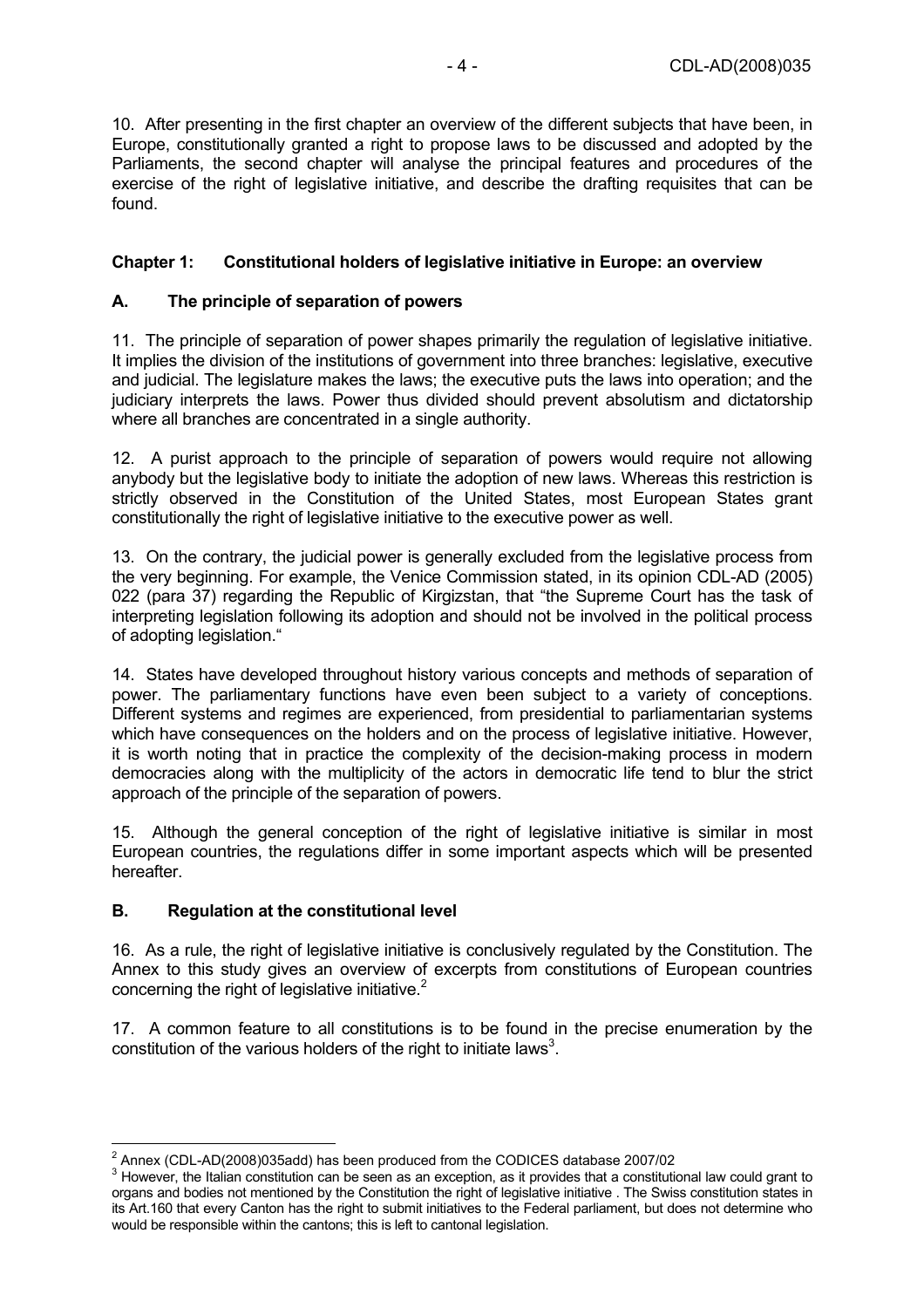18. In theory the constitution will, in its enumeration of the holders vested with a right of legislative initiative, put on equal footing the different subjects of the right, whatever political regime is established.

19. There will be inevitable variation in the level of regulation in different systems.

#### **C. Legislative initiative of the executive power**

20. Every constitution in Europe grants the executive power with the right to introduce bills to the Parliament.

21. Within the executive power a distinction might be observed between the government and the President. The Government can always introduce bills. It might be granted to the whole Cabinet which can be referred to as the Council of Minister, as in Albania, or as government, as in Armenia, or to the head of the Government, as in France, where the Constitution confers the right to initiate statutes directly to the Prime Minister. In this regard, the Constitution of Norway has a particular process since it states that a bill shall be proposed by the government through a Member of the Council of State. The right to initiate laws can also be granted individually to the members of the Government, as in Bulgaria, or Ministers, as in Cyprus.

22. In parliamentary democracies, the exercise of the power of legislative initiative by the executive power is regarded as a necessary manifestation of the political leadership of the Cabinet, provided the latter has the confidence of the Parliament.

23. This situation, which prevails in parliamentarian regimes, is usually explained and grounded by the fact that the implementation of governmental policy should be as efficient as possible and by the recognition of the government as the leader of the assembly majority which is supposed to support the governmental action.

24. Moreover, some constitutions will explicitly put the government in a more favourable position and grant exclusively to the Government the right to present bills to the parliament when specific subjects are at stake.

25. In this respect, the analysis reveals that financial issues are likely to be constitutionally reserved to Government.

26. This can be observed firstly in the case of the State Budget. Many constitutions<sup>4</sup> specifically designate the government as the unique possible author of the Bills. This can be observed in very exclusive terms in the Constitution of Andorra, which states in its Art. 61: "the initiative of Bill of the general Budget corresponds exclusively to the Government", or in more generic terms, as in Art.87 of the Constitution of Bulgaria stating that "The State Budget Bill shall be drawn up and presented by the Council of Ministers", in Art.110 of the Constitution of Croatia whereby the government only "propose the state budget and the annual financial report" and in Art. 42 of the Constitution of the Czech Republic whereby "Bills on the state budget and the final state accounting shall be introduced by the government".<sup>5</sup>

27. The governmental exclusivity will usually apply and be extended to any financial legislation which could introduce new expenses, interfere on the level of taxes or more generally any legislation which would have financial consequences.

28. A similar situation can be observed with regard to international issues .The Government tends to have an exclusive right to propose for adoption by the Parliament bills related to the ratification of international treaties signed by the executive or all regulations related to the

 4 Constitutions of Andorra, Croatia, Bulgaria (Art.87.2), Czech Republic, Estonia, France, Germany, Portugal, Spain (Art.134)<br><sup>5</sup> See also, Art.87 of the Constitution of Estonia: "Bills on the state budget and the final state accounting shall be

introduced by the government".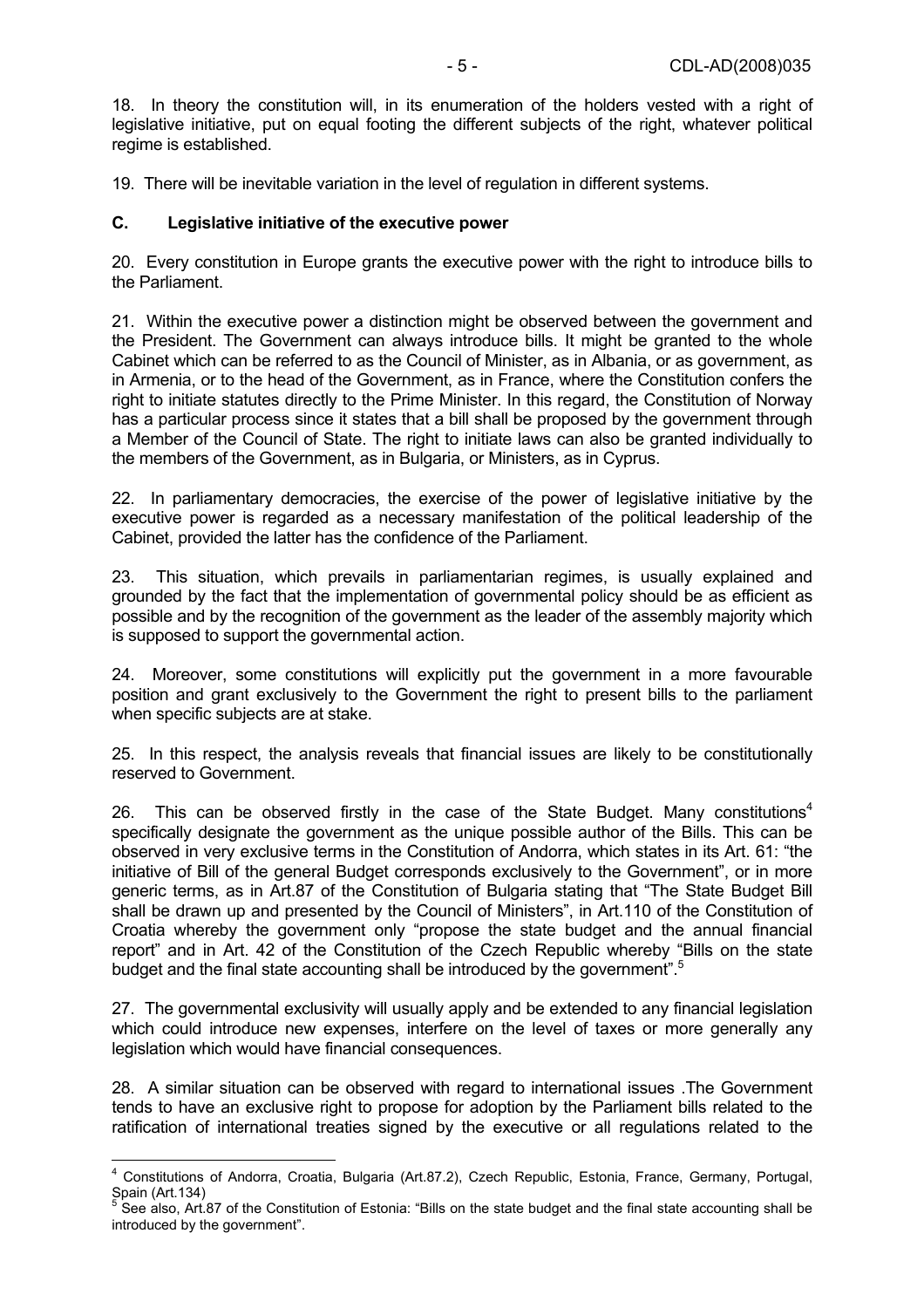implementation of the European Union (EU) directives or judgements of the European Court of Justice, for those countries members of, or in the accession process to, the European Union.

29. Both situations, whether financial or international aspects of the draft bills are concerned, reveal an identical purpose: to see the Government having the monopoly of legislative initiative in those specific areas which entail consequences not only on the implementation of the policy for which every government in a parliamentary system would need parliamentary confidence, but also consequences on the relations with other states or international institutions.

30. In many countries, the Head of State, the President or the King may constitutionally hold a right of legislative initiative. This right might coexist with that of the government, as in Hungary  $6$ , or, less frequently, may be the unique way for the executive power, as in Azerbaijan (Art.96). In Liechtenstein moreover, Art.64.1.a of the Constitution states that "1) The right to initiative with regard to legislation, that is to say, the right of introducing bills, shall appertain to: a) the Prince Regnant, in the form of Government bills;".

31. Whereas the right of the President to introduce bills in Parliament applies generally with no limitations as in Poland<sup>7</sup>, in some constitutions it is restricted to specific cases. For example in Estonia, the President has the right to initiate laws only for amendments to the Constitution (Art.103.5). In Georgia, the right of the President is restricted to "exclusive cases " (Art.67).

32. However, one might consider that entrusting the President with a right to present Bills to the parliament might cause problems in parliamentary systems of government, since in these systems the President is not as politically responsible before the Parliament as the government. In addition, the parallel initiative of the President and of the government may lead to unnecessary controversies within the executive power or have a negative impact where the President does not have executive functions but exercises a role of guarantee of the functioning of the constitutional bodies of the State and their compliance with the Constitution. It may even result in an unforeseen increase of the power of the presidential administration where that is separate from the administration which supports the government.

33. Lastly, in some countries although the President would not have formally the right to initiate laws, the President can be constitutionally empowered with a task of control over the legislative initiative of the government. As in Malta where the President might give the impetus to enact legislation or in Italy, where the constitution (Art.87), provides that the presentation to the houses of draft laws initiated by the government requires the authorization of the President of the Republic - elected by the Parliament-.

34. Even though the prevalence of the executive power cannot always be observed in the terms of the constitutions, it remains valid in the reality of constitutional life and, more largely speaking, in political life. The prevalence of the executive power is even more salient in the exercise of the right of legislative initiative which is further analysed in Chapter 2 of this document.

#### **D. Legislative initiative of the legislative power**

#### **1. Holders of the legislative initiative**

35. The constitution will generally cite on a theoretical equal footing the parliament with the other holders of the right of legislative initiative .

36. Different systems for introducing a bill may exist however. The structure of the Parliament (whether it is composed of one or two Chambers) will definitely influence the constitutional provision of the introductions of Bills by the Parliament.

<sup>&</sup>lt;sup>6</sup><br><sup>6</sup> Constitution of Hungary Art.25, Constitution of Russia Art.104,

and also in Azerbaijan, Hungary, Latvia, Lithuania, Russia.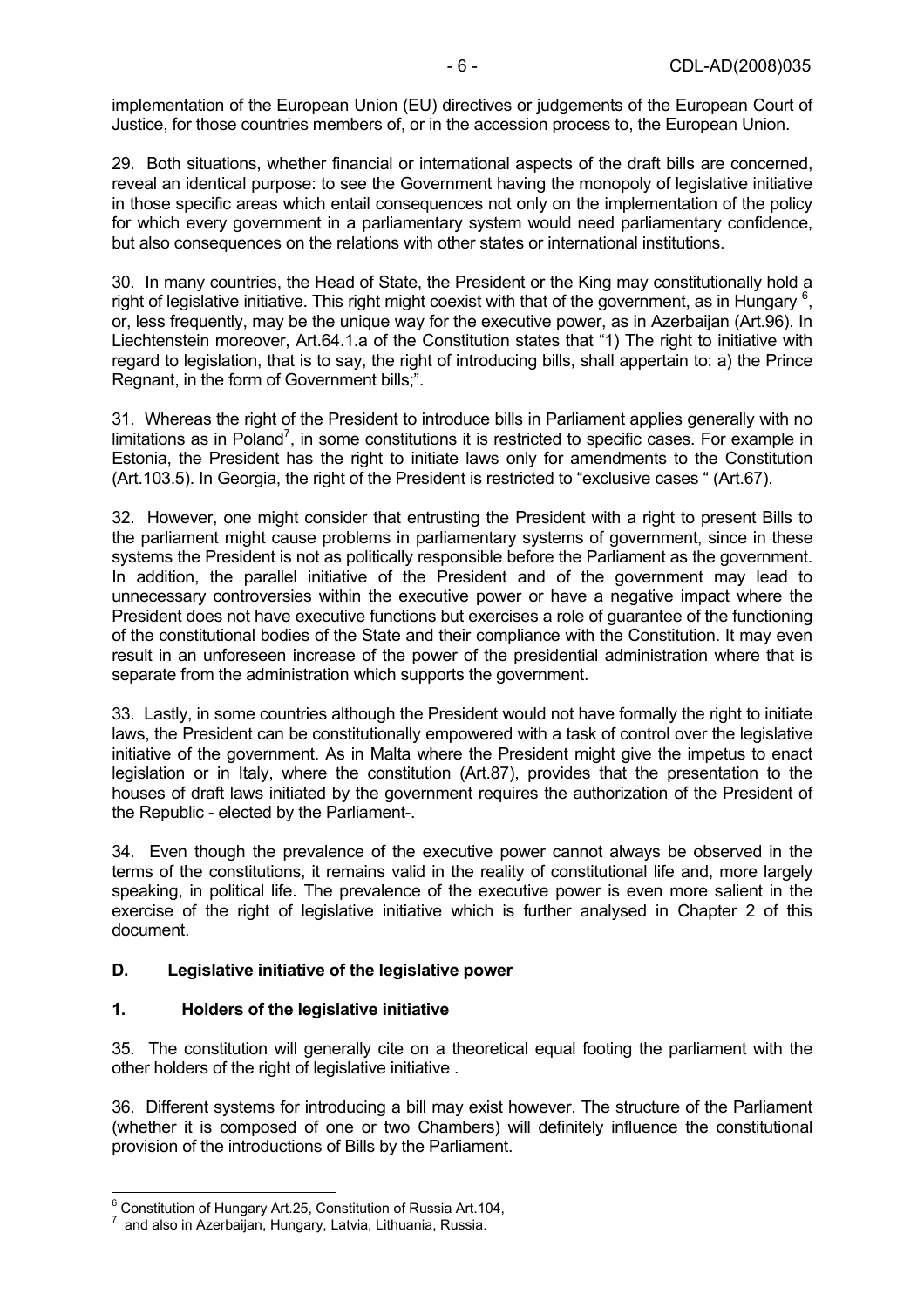37. Indeed, in systems with two chambers, the right of legislative initiative will as a rule be granted to the members of the first chamber and also either to the second chamber considered as a whole, as in the Constitution of Germany, Spain and Poland or to the members of the second chambers, as in Italy or Russia, where each member of the second chamber would have the power to introduce a bill.

38. When the second chamber is a representative body of the different regions or regional parts of the country, the idea behind granting the right of legislative initiative to the second chamber is to allow for regional interests to be adequately represented in the federal legislation.

39. Furthermore, the constitution may provide for specific prescriptions with regard to the number of members of parliament who would be needed to support or introduce a bill.

40. In most European countries the right of legislative initiative belongs explicitly to each member of the parliament, taken individually $^8$ . The vast majority will refer either to the Members of the Parliament or to the Deputies depending on the wording chosen in the Constitution. Only very few constitutions will refer only to the parliament considered as a whole, as in Art. 73.1 of the Constitution of Greece: "The right to introduce Bills belongs to the Parliament and the Government".<sup>9</sup>

41. Moreover, some constitutions may require a numerical support within the Parliament for legislative initiatives. For instance, Article 65 of the Latvian constitution grants the right of legislative initiative only to committees of the Seima or to no less than five members of the Seima.

42. Some constitutions will explicitly specify that parliamentary groups and parliamentary committees also have the right of legislative initiative , as in the Constitution of Estonia or Switzerland.

43. These restrictions can be seen and interpreted as a tool to have the Parliament not flooded with bills of low quality and consequently blocked in its work.

44. Higher quotas can be required for legislative initiatives which aim at amendments to the Constitution, as in the constitution of Estonia where the support of one fifth of the members of the Parliament is required for amendments to the Constitution<sup>10</sup>.

45. Restrictions can also be foreseen with regard to specific laws, or the content of the law. For instance, the Constitution of France in its art. 40 provides specifically that "Bills and amendments introduced by members of parliament shall not be admissible where their adoption would have as a consequence either a diminution of public resources or the creation or increase of an item of public expenditure".

46. Constitutions seem however reluctant to go further in regulating the exercise of the legislative initiative of the parliament.

47. It is true that even though it is important to have the constitution designating clearly the holders of the right of legislative initiative, and to have this right clearly guaranteed by the Constitution, the implementation of this right falls within the competence of ordinary legislation and of course the Standing Orders of the Parliament.

<sup>&</sup>lt;sup>8</sup> As in the Constitution of Albania, Armenia, Austria, Bulgaria, Cyprus.<br><sup>9</sup> The some situation can be witnessed in the Constitution of Lisebter

The same situation can be witnessed in the Constitution of Liechtenstein which gives to the « Diet itself » the right to introduce bills, in Art. 72 of the Constitution of Malta.

<sup>&</sup>lt;sup>10</sup> For further information, see forthcoming study on constitutional provisions for amending the constitution.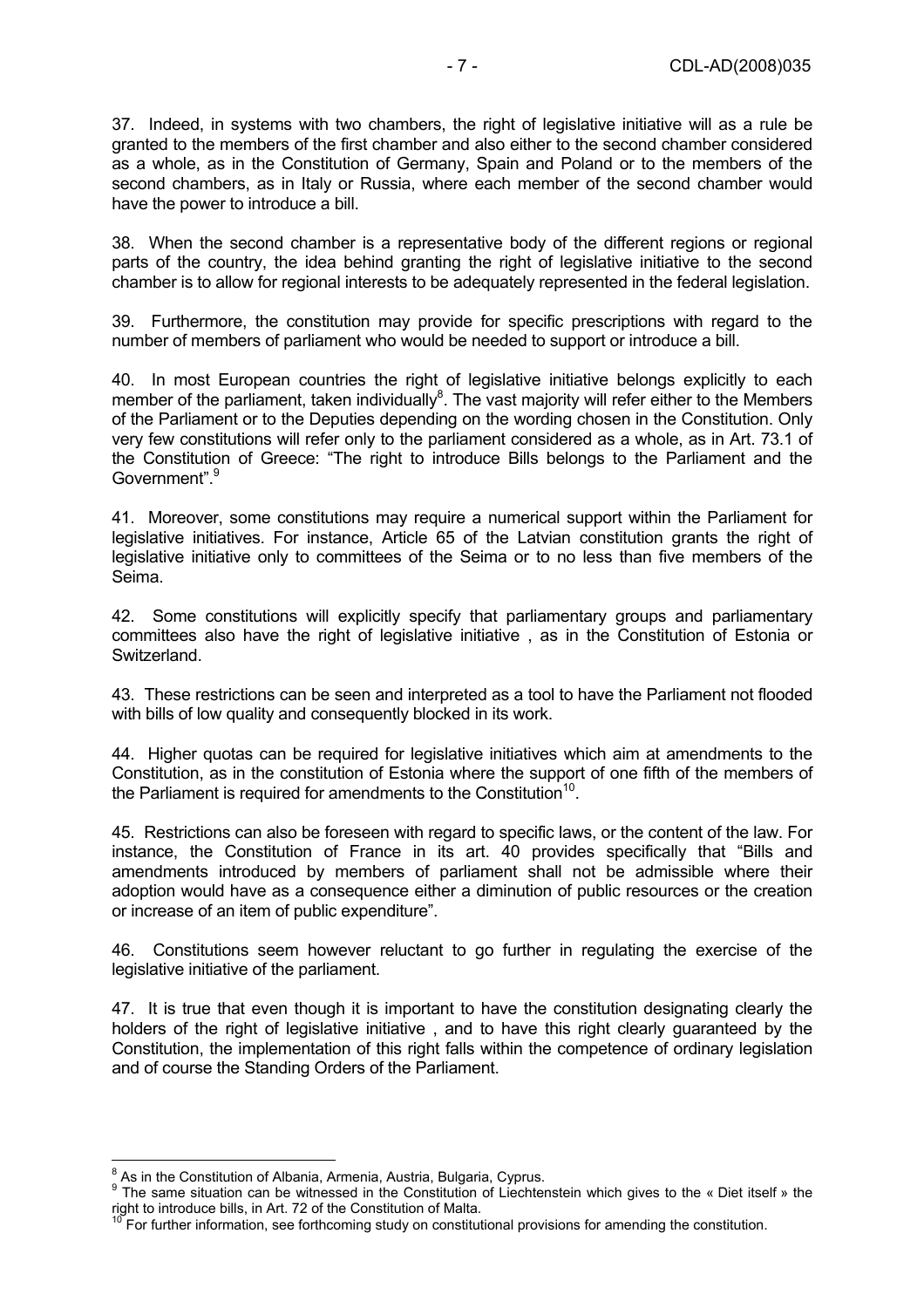### **2. Right of amendment**

48. According to parliamentary law, the right of legislative initiative covers both the right to introduce draft bills and the right to propose and introduce proposals during the discussions of the draft, which is commonly designated as the right of amendment.

49. The right of amendment is seen as the parliamentarian prerogative par excellence. Since the exercise of legislative initiative is clearly dominated in practice by the government, the

right of amendment has become the principal exercise by the Parliament of its right of legislative initiative .

50. The right of amendment is generally conceived as an individual right belonging to the Member of Parliament, but in practice it is usually performed collectively. The right of amendment can also be constitutionally granted to parliamentary committees, parliamentary groups, government, ministers and State Officials empowered by Ministers as stated in Article 63 of the Constitution of Latvia<sup>11</sup>

51. Since the right of amendment is exercised on the basis of a preexistent text, it is, inevitably, related to substantial and sometimes specific conditions. Consequently, the right of amendment can be constitutionally framed by criteria of restrictive admissibility.

52. In countries, as for instance in France, Germany, Spain, Portugal, where the legislative initiative is exclusively reserved to the government, on issues related to the Budget Act, strict limitations to the right of amendment will be imposed on the members of Parliament<sup>12</sup>. These restrictions aim to ensure the coherency and the balance of the Budget act, but also to prevent the Parliamentarians from giving way to populist temptations.

53. Some constitutions will explicitly forbid any parliamentary amendment which may lead to an increase or diminution of State income, as in France or Portugal.<sup>13</sup>

54. Parliamentary amendments which may increase public expenditure or decrease public incomes are subject to prior governmental approval, as in Spain or Moldova. In Great Britain the establishment of additional financial burdens or incomes must be approved by a Resolution of the House of Commons and can only be introduced by a Minister. These '"Money resolutions", which are a financial frame to the right of amendments of the Parliamentarians will fix the maximum level of the possible increase of public expenditure or decrease of public incomes; they can also define their precise allocation.

55. More generally, the right of amendment shall be constitutionally framed by the subject of the Bill it is supposed to amend. This is the case in Greece, where Art.74.5 specifies that "…..No addition or amendment shall be introduced for debate if it is not related to the main subject matter of the Bill or law proposal."

56. Even though the constitution makers seem reluctant to regulate the details of the legislative process and consequently the right of amendment; some constitutions have nevertheless framed the right of amendment under specific circumstances.

 $\overline{1}$  $11$  Art. 119.2 of the Constitution of Poland "The right to introduce amendments to a bill in the course of its consideration by the Sejm shall belong to its sponsor, Deputies and the Council of Ministers." 12 For instance, Art. 40 of the French constitutions states : "Private Members' Bills and amendments introduced

by Members of Parliament shall not be admissible where their enactment would result in either a diminution of public revenue or the creation or increase of any public expenditure."; Art. 134.6 of the Constitution of Spain "Any non-govern mental bill or amendment which involves an increase in credits or a decrease in budget revenue shall require previous approval of the Government before its passage.", 13 Also, Art.73.3 of the Constitution of Greece,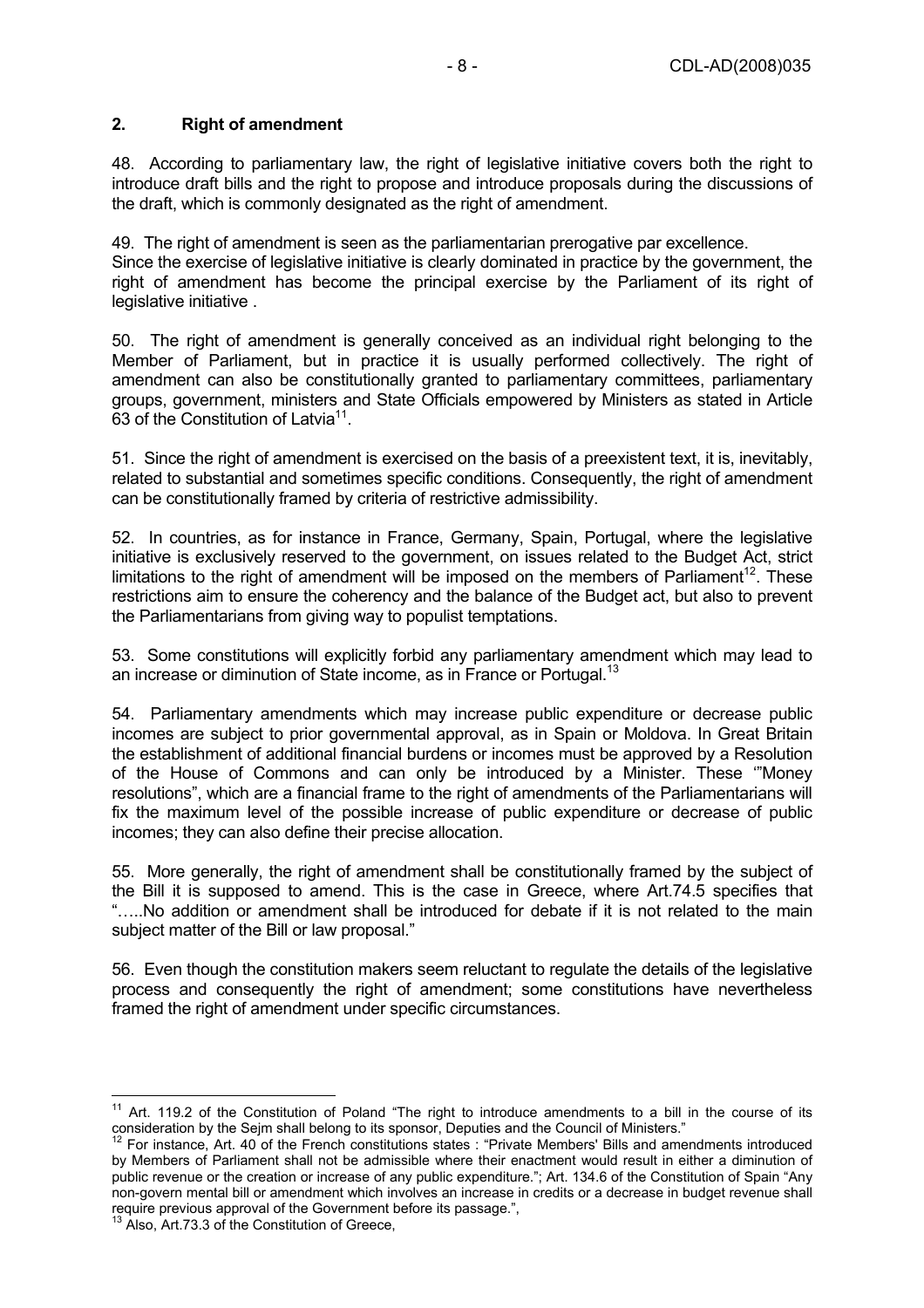57. As for the issue of the procedural requirements which would frame the submission, examination and approvals of Bills within the parliament, the Constitution makers seem reluctant to regulate the whole legislative process and hence the right of amendment. The legislative process and consequently the right of amendment will be more likely to found in ordinary laws and standing rules and rules of procedure of the Parliament.

58. Finally, it must be underlined that the regulation at the Constitutional level of the right of amendment is a delicate and complex issue, insofar as any restriction to this, a parliamentarian essential prerogative, could be interpreted as an infringement of their rights. This may explain why the regulation at the constitutional level is not common to all constitutions.

#### **E. Legislative initiative of the judicial power**

59. A strict implementation of the principle of separation of powers would prevent the judicial power from initiating laws. The judicial power is meant to interpret the laws and not to initiate them.

60. However, a few constitutions in Europe grant the judicial power the possibility to introduce bills in Parliament. The Constitution of Azerbaijan, for instance, in its Art. 96.1 grants the right of legislative initiative to the Supreme Court. The right of legislative initiative of the judicial power can also be restricted to specific circumstances. In this regard, the Russian Constitution has limited the right of legislative initiative to the jurisdiction of the Court vested with this right, Article 10.4.1 stipulates explicitly that "The right to initiate legislation shall also be vested within their terms of reference in the Constitutional Court of the Russian Federation, the Supreme Court of the Russian Federation and the Higher Court of Arbitration of the Russian Federation". In this regard, the Venice Commission in its opinion CDL-AD (2005) 022 considered when assessing the constitutional reform of the Kirgiz Republic that "giving to the Supreme Court the right of legislative initiative on issues within its jurisdiction raises concerns with respect to its compatibility with the principle of the independence of the judiciary. The Supreme Court has the task of interpreting legislation following its adoption and should not be involved in the political process of adopting legislation." (§37).

61. Even though direct implication of the judicial power, such as those mentioned above, is rare, the indirect role of the judicial power cannot be underestimated, and more specifically the role of Constitutional courts in the legislative process is to be taken into consideration.

62. The influence of Constitutional court decisions, particularly those declaring the unconstitutionality of laws, is often described as an indirect form of legislative initiative. Constitutional court decisions will not only influence any law-making institution but might include, as, for instance, in German constitutional Court decisions, an order to the legislator to enact new regulations and replace unconstitutional regulations within a certain period of time<sup>14</sup>.

63. The indirect power of the Constitutional court in initiating laws is even more salient when considering the issue of legislative omission. The Constitutional Court of Hungary may for instance acknowledge inaction in the area of legislation as contravening the Constitution—it will declare that the legislative institution failed to execute its obligations as a legislator. The inaction of this institution i.e., the failure to enact a certain legal act, contravenes the constitution. Therefore the Constitutional court obligates the institution to execute its obligation and determines the term for doing so.

 $\overline{a}$ <sup>14</sup> Cf. Schlaich, Korioth, Das Bundesverfassungsgericht. Stellung, Verfahren, Entscheidungen, 7th Edition, Munich 2007, p. 238.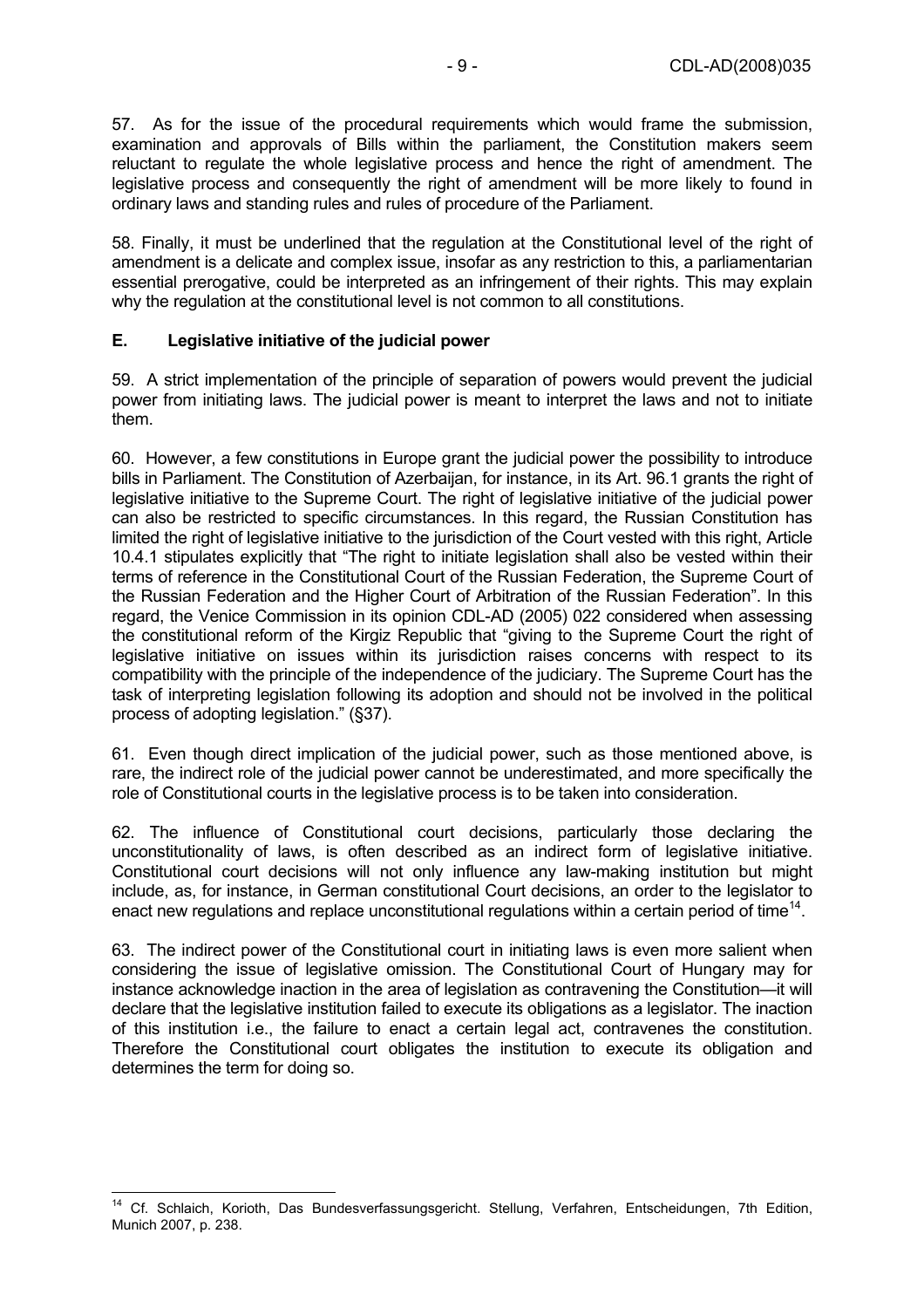64. The general report and more specifically the national reports which were produced at the occasion of the XIV Congress of the Conference of European Constitutional Courts on "Problems of Legislative Omission in Constitutional Jurisprudence" give a comprehensive overview on the role of Constitutional courts is this field<sup>15</sup>.

65. Lastly, the influence of constitutional court decisions on the legislation is undeniable; the execution of their decisions is considered as a crucial part of the principle of the rule of law. It is therefore common practice for constitutional courts to send for information the decisions of their courts to the legislative power which would imply a legislative action. The constitutional court of Russia does this to the Douma twice a year.

66. More than one national report of the XIV Congress of constitutional courts, along with their academic writers, note that constitutional courts, although not referred to as "positive legislators", may act as activist courts, whereas other academic writers, like in Turkey, would not see Constitutional Courts as a "legislator", not even a negative one .

#### **F. Legislative initiative of Citizens**

67. Several constitutions provide for a possibility for citizens to introduce bills in Parliament<sup>16</sup>. This possibility constitutes a right granted to citizens, or group of citizens and is usually clearly defined and regulated by the Constitution.

68. This kind of legislative initiative will be, in the Constitutions, referred to as "popular initiative" as in the Constitutions of Hungary.

69. Constitutions will usually make clear that this is a citizen's right which refers to citizens having the right to vote. For instance the Constitution of Lithuania will explicitly refer to "citizens of the Republic of Lithuania who have the right to vote", the Constitution of Poland in its Art. 118 will refer to "citizens having the right to vote in elections to the Sejms (Parliament)" whereas the Constitution of Albania in its Art. 81 will use the term "elector" as in the Constitution of Italy (Art.71) and Hungary in its article 28.D "voters".

70. This requirement implies that a person who has been legally incapacitated or deprived of the right to vote will not be authorised to participate in a popular legislative initiative<sup>17</sup>.

71. Only the Spanish Constitution is not explicit in this respect. It defines 500, 000 valid signatures as precondition for the exercise of popular legislative initiative (art. 87.3) and leaves to an organic law the regulation of it forms and requirements.

72. The number of citizens required for a legislative initiative varies between 1000 citizens (Liechtenstein) , 5000 voters (Slovenia) ,10 000 voters (FYROM), 20.000 electors(Albania) 30..000 (Georgia) 50.000 citizens ( as in Lithuania, Italy, Hungary) 100.000 as in Poland or Romania and 500 000 in Spain. In Latvia or Andorra one-tenth of the electorate is required.

73. The right to initiate legislation might also be granted to associations, organisations of citizens, trade unions. For instance this can be found under Art. 71 of the Constitution of "the former Yugoslav Republic of Macedonia" whereby "The initiative for adopting a law may be given to the authorised instances by any citizen, group of citizens, institutions or associations."

 $\overline{1}$ 

<sup>&</sup>lt;sup>15</sup> The report and national replies to the questionnaire can be found under the web site of the Conference : http://www.lrkt.lt/Conference\_Q.html

<sup>&</sup>lt;sup>16</sup> Albania, Andorra, Austria, Belarus, Georgia, Hungary, Italy, Latvia, Liechtenstein, Lithuania, Poland, Portugal, Romania, Slovenia, Spain, the "Former Yugoslav Republic of Macedonia", (FYROM) 17 See in CODICES, POL-2007-2-004, Decision of the Constitutional Tribunal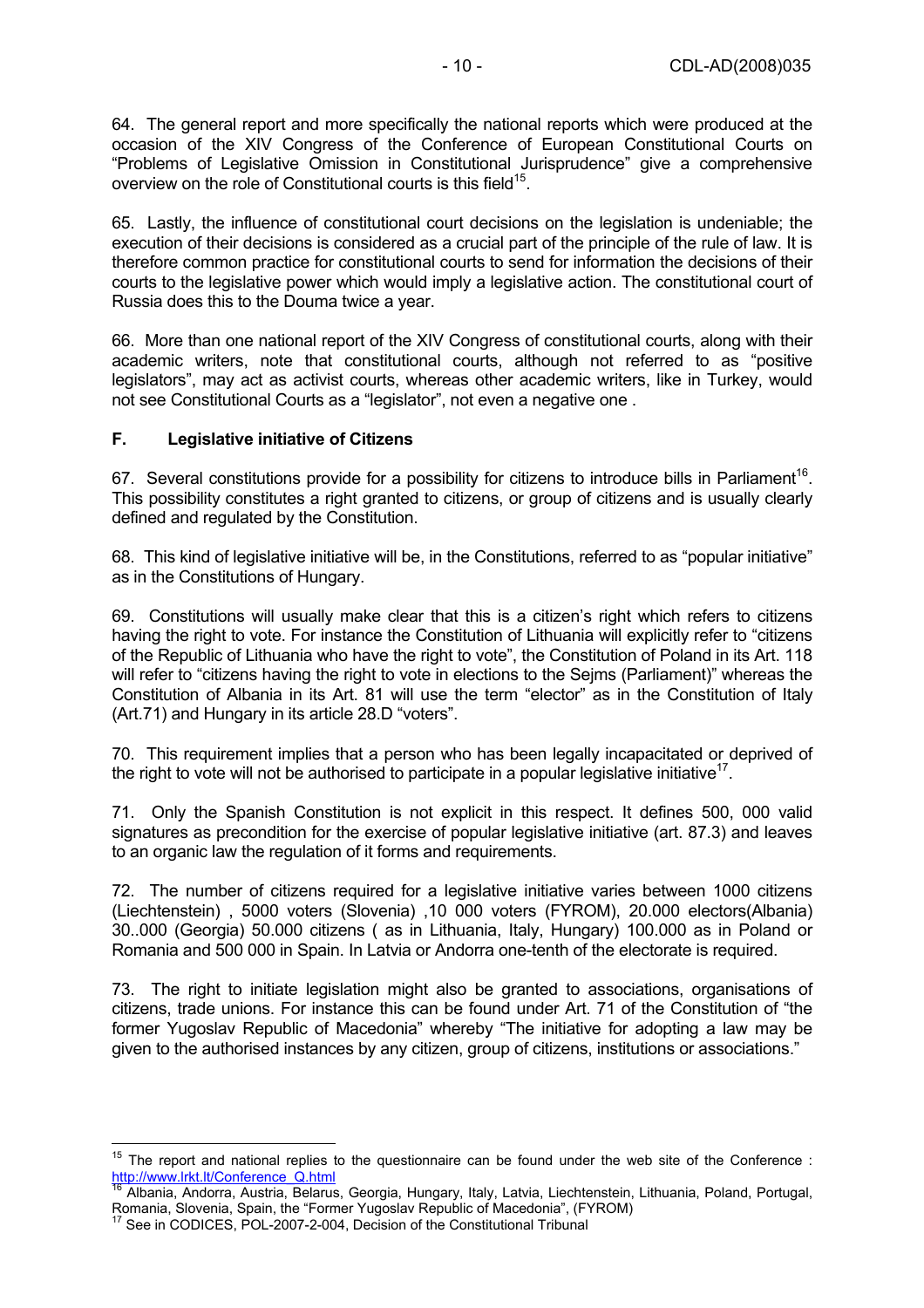74. There is a space for thinking that giving citizens the right of legislative initiative, while providing an opportunity for greater public participation in the legislative process, can raise some problems for representative democracy in certain States. Moreover, there might be a danger that the proposals submitted by citizens, group of citizens or associations and organisations might be conditioned by corporatist interests and would press the parliament to find difficult compromises which cannot always take into account the national general interest.

75. Constitutional provisions, can explicitly limit the content of the proposals to the social interests supported by the concerned associations or communities of citizens.

76. Some areas of legislation might be excluded from the exercise of popular initiative. In the Spanish constitution popular initiative may "not touch on matters concerning organic laws, taxation, international affairs or the prerogative of granting pardons "(Art.87).

77. Formal requisites might be further required: In Italy, the citizens are requested to submit a draft already drafted in articles (Article 71), in Latvia also (article 78). In Albania the popular initiative like any proposals "must always be accompanied by a report that justifies the financial costs of its implementation".

78. Time limits might be constitutionally foreseen as in Hungary which provides in its Art.28E that signatures must be collected within two months in the case of popular initiative.

79. Legislative initiative of citizens is often presented and seen as an element of direct democracy. Indeed, to a certain extent it is true that it includes the citizens in the legislative process.

80. Moreover, unlike in the case of referenda, the citizens are here given an opportunity to initiate laws and consequently to bring directly to the attention and the agenda of the parliament their own input and ideas, and not only to consent to or disagree with a bill already elaborated and drafted.

81. On the other hand it can not be presented as an institution of direct democracy as such, since the final word and decision on the fate of this initiative will remain within the representative authority, that is the Parliament.

82. However, in the current debates that take place all over Europe concerning a democratic deficit of the institutions and the growing interests of the democratic society and citizens in being more involved in the democratic process, the legislative initiative of citizens is increasingly regarded as a worthy corrector of the inevitable imperfections of indirect democracy.

83. In this regard it is relevant to quote Article 11.4 of the Lisbon Treaty which stipulates that "not less than one million citizens who are nationals of a significant number of Member States may take the initiative of inviting the European Commission, within the framework of its power, to submit any appropriate proposal on matters where citizens consider that a legal act of the Union is required for the purpose of implementing the Treaties."

#### **G. Legislative initiative of constituent parts of a federation and autonomous entities**

84. In federative states as well as in states with autonomous unities the second Chamber as the representative body of the regional subunits of the State will in principle be granted the right of legislative initiative at the federal level.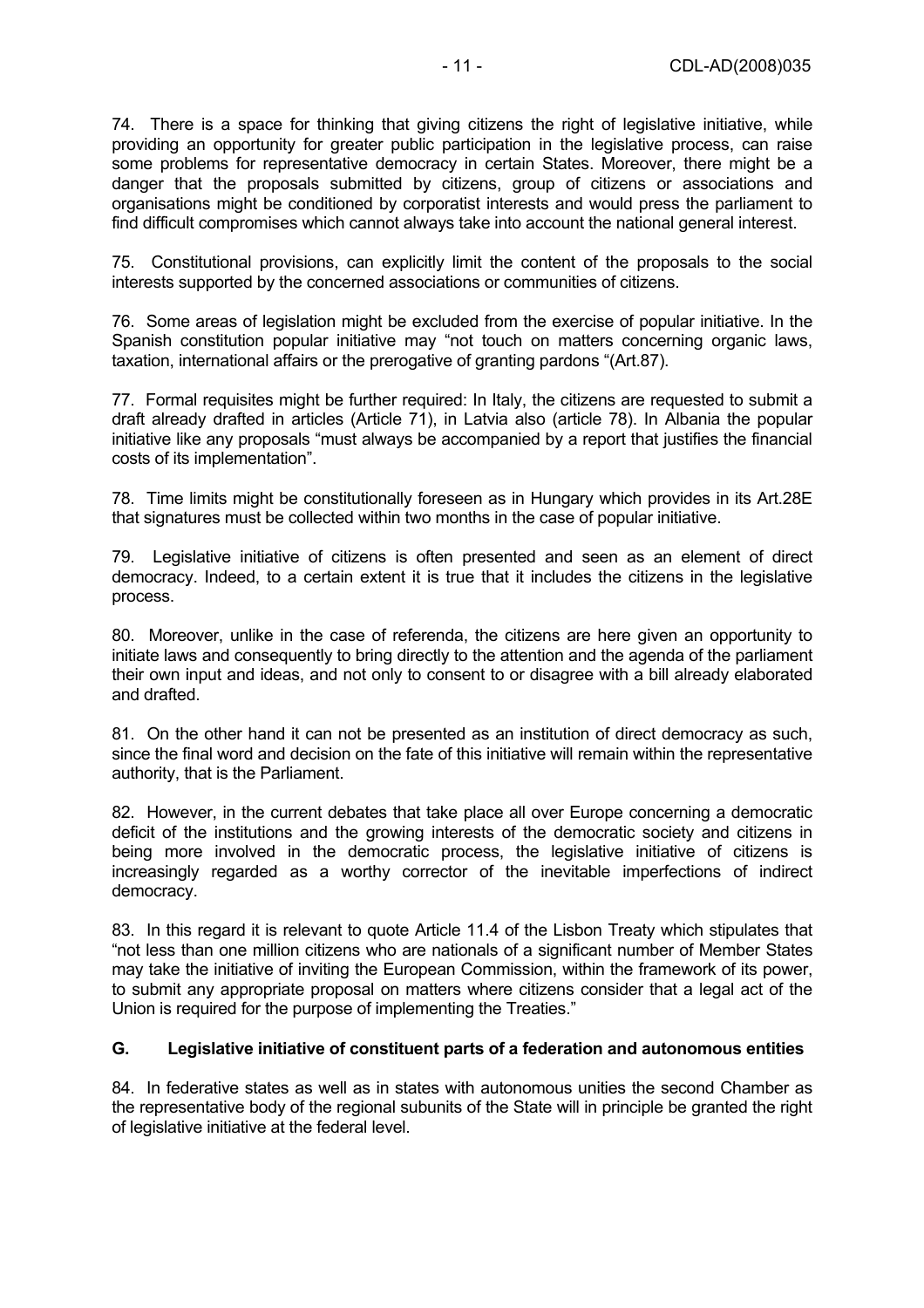85. Additionally, regional authorities may also be granted a right to initiate laws. For instance, the Swiss constitution states that every canton has the right to submit initiatives to the federal parliament, while the body responsible within the Cantons will be designated by an ordinary law. The Constitution of Italy in its Article 121 confers to the executive body of the region (the Regional Council) the power to submit Bills to the Parliament.

86. The Constitution of the Russian Federation grants the right to introduce bills to the legislative bodies of the federation subjects (Art 66.3 Constitution of the Russian Federation).

87. The regulation in the Spanish constitution is still more detailed. The Assemblies of the Autonomous Communities can request the government to adopt a bill or send a proposal of a law to the House of Representatives. According to the constitution of Georgia, the higher representative bodies of the Autonomous Republic of Adjara have the right of legislative initiative (Art.67 of the Constitution of Georgia). In the same way the Nakhichevan Autonomous Republic of Azerbaijan which has the right to initiate laws before the Ali Majlis (Parliament).

88. These regulations can be understood to strengthen the status of the regions or of the autonomous entities within the country as they are empowered with a direct means of bringing their ideas and proposals to the legislative body on the federal level.

89. As in the case of legislative initiative presented by citizens or groups of citizens, it might be advisable to have constitutional provisions limiting clearly the content of the legislative initiative to the territorial dimension of the competence of the local authorities.

#### **H. Other bodies**

90. The Constitution of Ukraine by granting to the "National Bank of Ukraine " a right to initiate laws in the Parliament appears as an exception in the European constitutional landscape.

#### **Chapter 2: The exercise of the right of legislative initiative**

91. The right to initiate legislation marks the beginning of a legislative process by which a draft is brought before the Parliament in view of its adoption.

92. Any legislative initiative in order to be eventually materialised into a bill will need to follow procedural rules which frame the whole legislative process in which parliamentarian prerogatives come into force.

93. The rules of procedure, particularly within the Parliament, and the drafting requirements of a legislative initiative constitute the major pre-conditions of a successful exercise of the right of legislative initiative.

#### **A. Procedural rules**

94. The legislative process is framed by procedural rules which will pave the way for the submission, examination and approval of any bill or amendments within the Parliament.

95. The level of regulation of the whole legislative process and parliamentary stages varies considerably in Europe.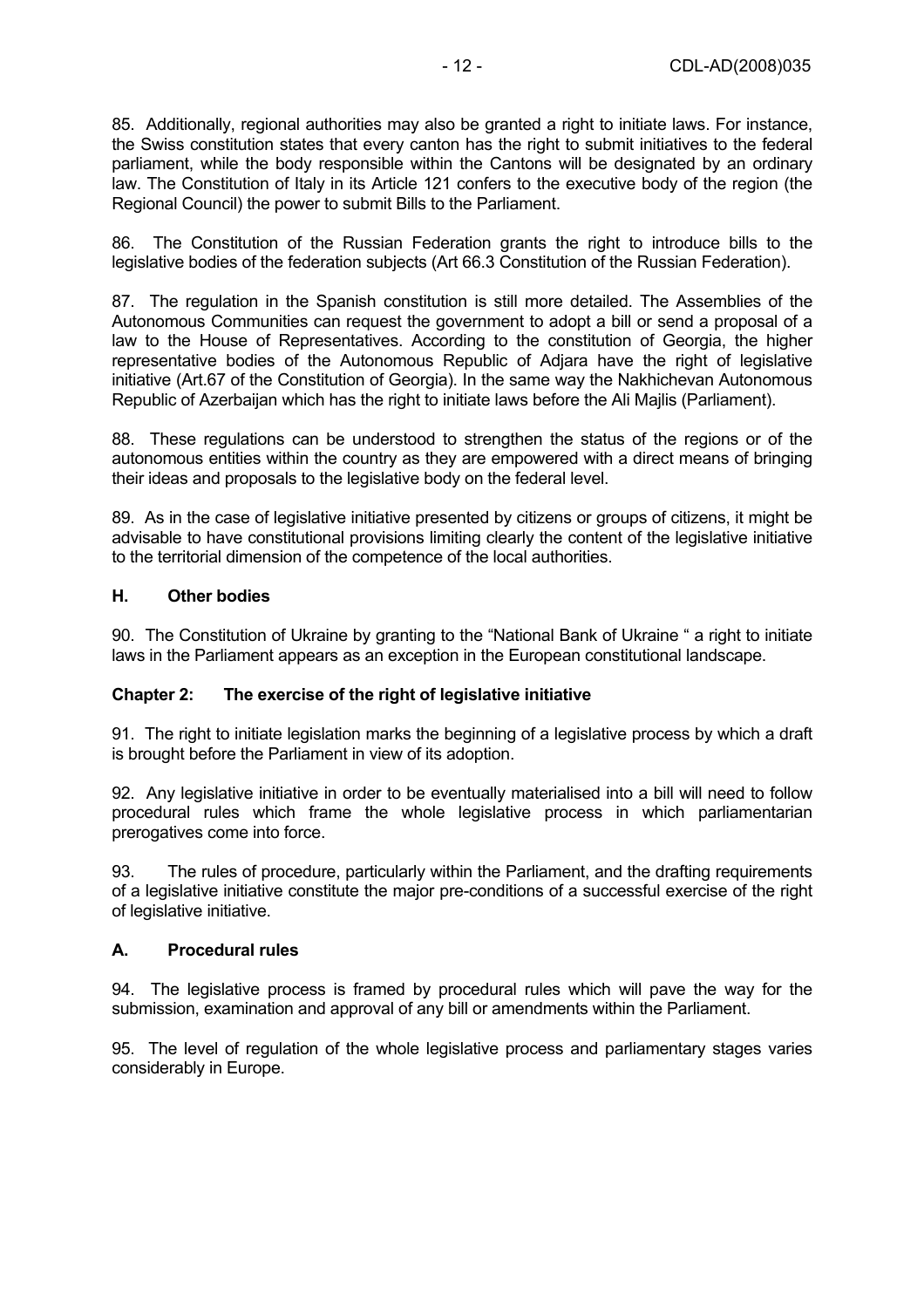#### **1. At the Constitutional level**

96. Even though Constitution-makers seem reluctant to regulate the whole legislative process at the Constitutional level, some provisions can be found there.

97. Some constitutions, as in Greece, describe the legislative process in a very detailed way, whereas other constitutions leave the details of the procedure or of the conditions to other laws, and more specifically to parliamentary statutes

98. Constitutions usually focus on specific requirements, because of the subject of the law, or set special rules as to time-frames. Popular initiative may also imply a special procedure especially with regard to the collection of signatures and the subsequent submission of the document to the Parliament, as in the Constitution of Italy.

99. As it has been presented above<sup>18</sup>, a legislative initiative that could have financial impacts is often constitutionally framed and specific requirements are foreseen. For instance, in the Constitution of Poland it can be necessary for those initiating a new law or an amendment to indicate the financial consequences of its implementation (Art.118.3) A governmental resolution may be necessary prior to any act relevant for the budget, as in the Constitution of Russia (Art.104.3 of the Constitution of Russia).

100. Some constitutions may also require a prior opinion or consent given by a body concerned by the legislative initiative. This is the case in Germany, where the Constitution states that whenever a law does not come from either the Government or the second chamber, an opinion of the relevant body is required. For these opinions certain time limits are set. They are longer for changes of the Constitution as well as for laws leading to the transfer of power to a supranational or international organisation. In France any governmental legislative must, before being brought to the Parliament, receive an opinion from the Council of State (Art.39 of the Constitution).

101. A specific approval might also be constitutionally foreseen once the legislative process has started and the draft law is under discussion within the Parliament. In general, once the right of legislative has been successful and has led to having the draft law discussed within the Parliament, those who have started the legislative process no longer have specific rights.

102. Exceptions to this principle can be seen, however, in a few constitutions. Amendments to the draft would only be possible with the consent of the body which used the right of legislative initiative, as in the Constitution of Azerbaijan. The Polish constitution provides that only the sponsor of the law can withdraw a bill in the course of legislative proceedings within the Sejms until the conclusion of the second reading.

103. The governmental primacy in the legislative process will be particularly salient in those few constitutions which contain provisions related to the order of business of the Parliament. The constitution may provide in that case for an automatic priority in the Parliament's agenda for a governmental initiative. This can be observed in the constitutions of Spain and of France before the constitutional reform of July 2008. The governmental domination on the Parliament's agenda might lead to a weakening in the legislative initiative of parliament.

104. To counterbalance this governmental advantage and in order to guarantee a minimum exercise of parliamentarian legislative initiative, a few days can be constitutionally specifically devoted to the parliamentarian legislative drafts. For instance the Constitution of Greece, Art. 74.6, provides : "Once every month, on a day designated by the Standing Orders, pending private Members' Bills shall be entered by priority in the order of the day and debated". The order of business of the Parliament can be divided between governmental priority in principle

 $\overline{a}$ <sup>18</sup> Under §§ 25, 26, 27, 52, 53, 76.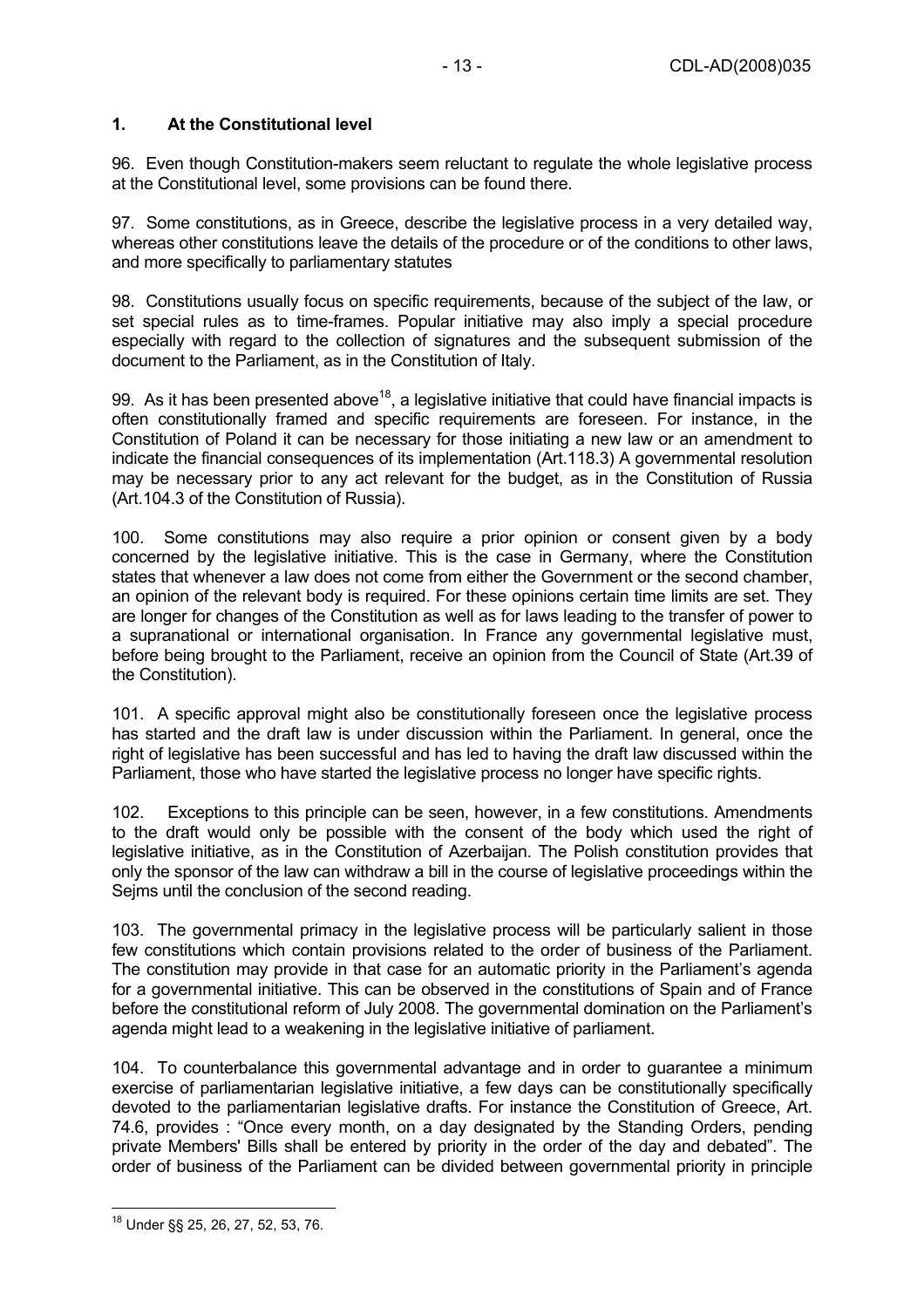and sessions devoted to parliamentary initiative or discussions (former Art.48.3 of the Constitution of France).

105. These constitutional provisions definitely guarantee a periodicity in the order of business not systematically decided by the government. However, they usually only benefit legislative initiatives coming from the parliamentary majority.

106. The protection of the legislative initiative of the parliamentary minority is, in turn, guaranteed only if a certain number of yearly sessions are specifically devoted to their discussions. The recent reform of the French constitution, which aimed *inter alia* to reinforce the powers of the Parliament, introduced specifically in its Art 48.3 that a session day per month shall be reserved for an order of business determined by each Chamber at the initiative of the opposition or minority groups of each Chamber. In this regard, the major innovation of the 1998 revision of the Constitution of France consists of a complete revision of the provisions related to the order of business of the Parliament in order to have the latter decided in principle by the Presidents of each chamber and not by the Government .

107. It must be underlined that constitutional provisions such as those exposed above on the order of business of the Parliament are very rare. These issues, even though the aims and effects are quite similar, are usually treated in the framework of the Standing orders of the Parliament, as it will be exposed under point 2. below.

108. Finally, in the vast majority of the Constitutions of Europe, specific procedural requirements are be set with regard to legislative initiatives that would aim at an amendment or revision of the constitution. In this regard, the forthcoming study of the Venice Commission on constitutional provisions for amending the constitution will give a comprehensive overview<sup>19</sup>.

#### **2. At the sub-constitutional level**

#### **a) With regard to the introductions of bills**

109. An analysis of the European constitutions demonstrates that the implementation of the constitutional provisions on the right to initiate legislation is generally dealt with by ordinary legislation and by the rules of procedure of the Parliament. It is, for instance, a by-law of the Bundestag which gives full meaning to Art. 76 of the German constitution which simply states that bills are introduced in the Bundestag "from the floor of the Bundestag (literarily "aus des Mitte des Bundestag"). According to the by-law, bills have to be signed by a parliamentary group of five per cent of the members of the Bundestag.

110. Any legislative initiative will only be effective, once the proposal is put on the agenda of the parliament for discussions and vote in public and plenary sessions of the Parliament.

111. The discussion of a legislative initiative will depend on its inclusion in the draft agenda of the parliament. However, in the vast majority of regimes the inclusion of a legislative initiative is not automatic 20.

112. According to the principle of parliamentarian autonomy in the field of the internal organization of the Parliament, the Chambers generally are the master of their order of business. Some Chambers have however, decided to provide for the priority of the government on the parliamentary agenda.

113. The consequent priority of governmental initiatives, which is similar to the constitutional provisions mentioned above<sup>21</sup> will definitely allow the government, the leader of the

<sup>&</sup>lt;sup>19</sup> Draft report on constitutional provisions for amending the constitution, CDL-DEM (2008) 002.

<sup>&</sup>lt;sup>20</sup> The Rules of procedure of the Spanish Parliament foresee a certain automaticity : a parliamentarian legislative initiative will be put automatically on the agenda if after 30 days from its deposit the government has not expressed its opposition.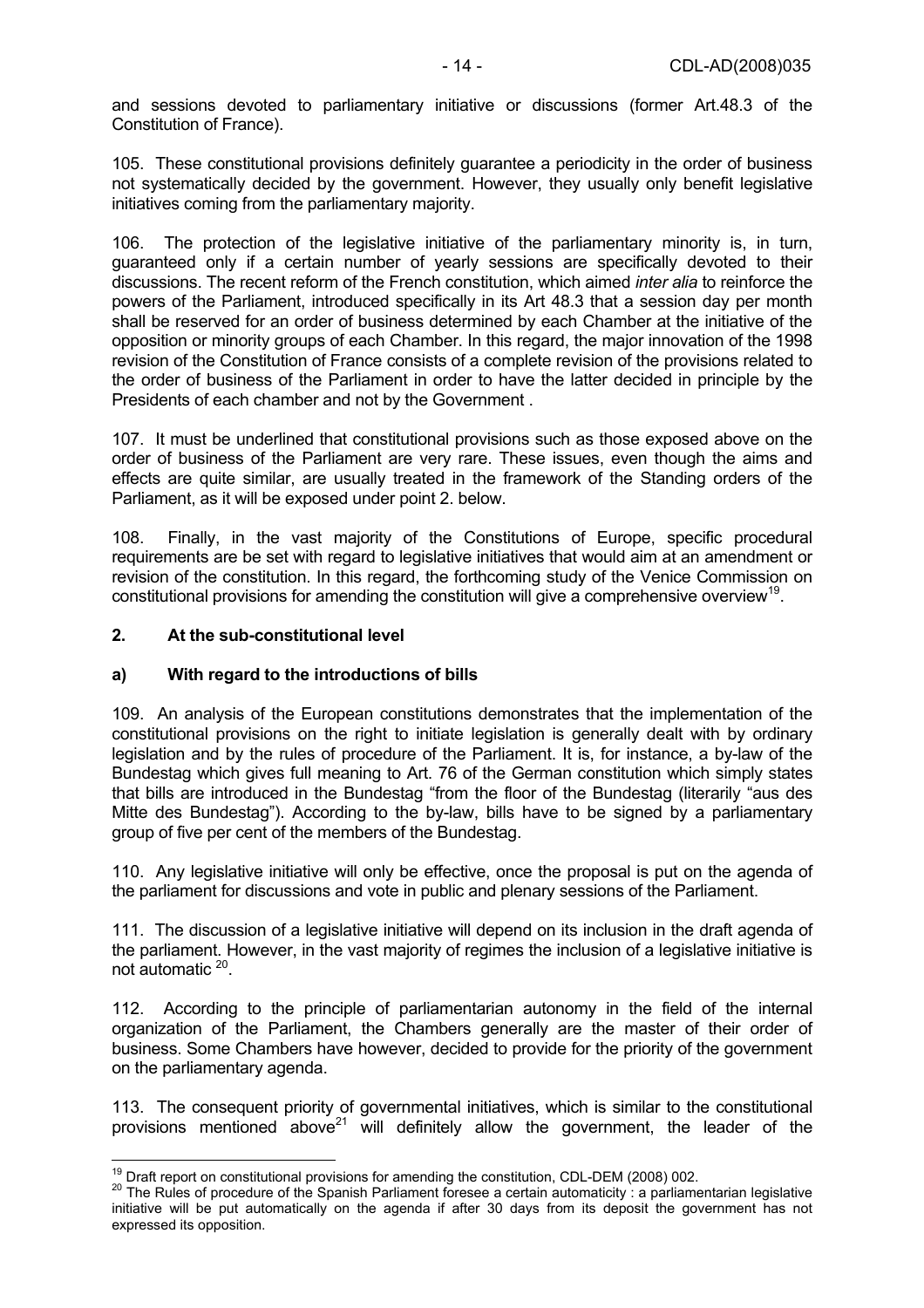parliamentary majority, to implement the program approved by the parliamentary majority for which it has received the confidence of the parliament. Hence special rules of procedure of the Parliament will provide for specific procedures in order to privilege a quick approval of the drafts submitted by the Cabinet.

114. The interest to see the programme of the parliamentary majority executed prevails over the interest of the individual parliamentary factions. However, in order to counterbalance the supremacy of the government, the rules of procedure of the Parliament may specifically reserve parts of the agenda, that is, part of the time devoted by the Parliament to the examination of drafts from the parliamentarians, or even from the opposition. For instance the Standing Order N°14 from the House of Commons (United Kingdom), reserves 20 days to the opposition within each session (Opposition Day) and thirteen Fridays to parliamentarian legislative initiative, through a system of drawn lots (Ballot)

115. These "Parliamentary windows" constitute an opportunity to have certain legislative initiatives discussed, but at the end their adoption will depend on the choice of the parliamentary majority. Even though these rules do not guarantee the final approval of the legislative initiatives, they at least guarantee some visibility to the activity of the members of the Parliament which wouldn't fall within the framework of the Government's programme.

116. However, with the Parliamentary procedure being organised into several successive phases, the parliamentary initiatives can only progress in the process if the initiative gets further political support and, in bicameral systems, a close co-operation between the two Chambers of the Parliament.

117. In practice, however, the vast majority of legislative initiatives are not discussed, through lack of political will and/or lack of time. This situation is particularly true with regard to parliamentary initiatives and especially initiatives coming from members who do not belong to the governmental majority.

#### **b) With regard to the right of amendment**

118. In addition to the constitutional restrictions with regard to the financial content and impact on the State budgets mentioned above<sup>22</sup> two additional conditions of admissibility are usually to be found in rules of procedure of the Parliament.

119. The text of the amendment must be related to the text which is supposed to be amended. The rules of procedure of the Parliaments of France, Greece, Belgium et Great Britain have enshrined this condition as a matter of admissibility of the introduction and hence discussions of the amendment.

120. This prerequisite aims to avoid the adoption of provisions which would be unrelated to the subject of the law in which they are included. They are usually called "cavalier legislative".

121. The motives of the "cavalier legislatif" practice may vary, but generally it aims to circumvent the ordinary, strict conditions of the deposit and discussion of legislative initiatives. "Cavaliers legislatifs" may also be used by the government, and may therefore constitute a threat to the guarantees of the freedom of deliberation of the Parliament. In practice, the control of the relevance of the text of the amendments with the text to be amended will be carried out by the legislative authorities, and will depend on the interpretation of the imprecise notion of "relevance to the subject of the bill".

122. The right of amendments cannot be exercised at any moment of the legislative process. It must fit into the logical process of the parliamentary deliberations. The rules of procedure of the Parliament will therefore frame in temporal manner the exercise of this right.

<sup>&</sup>lt;sup>21</sup> Under §§26-27,52.<br><sup>22</sup> Under §§ 26-27, 52, 98.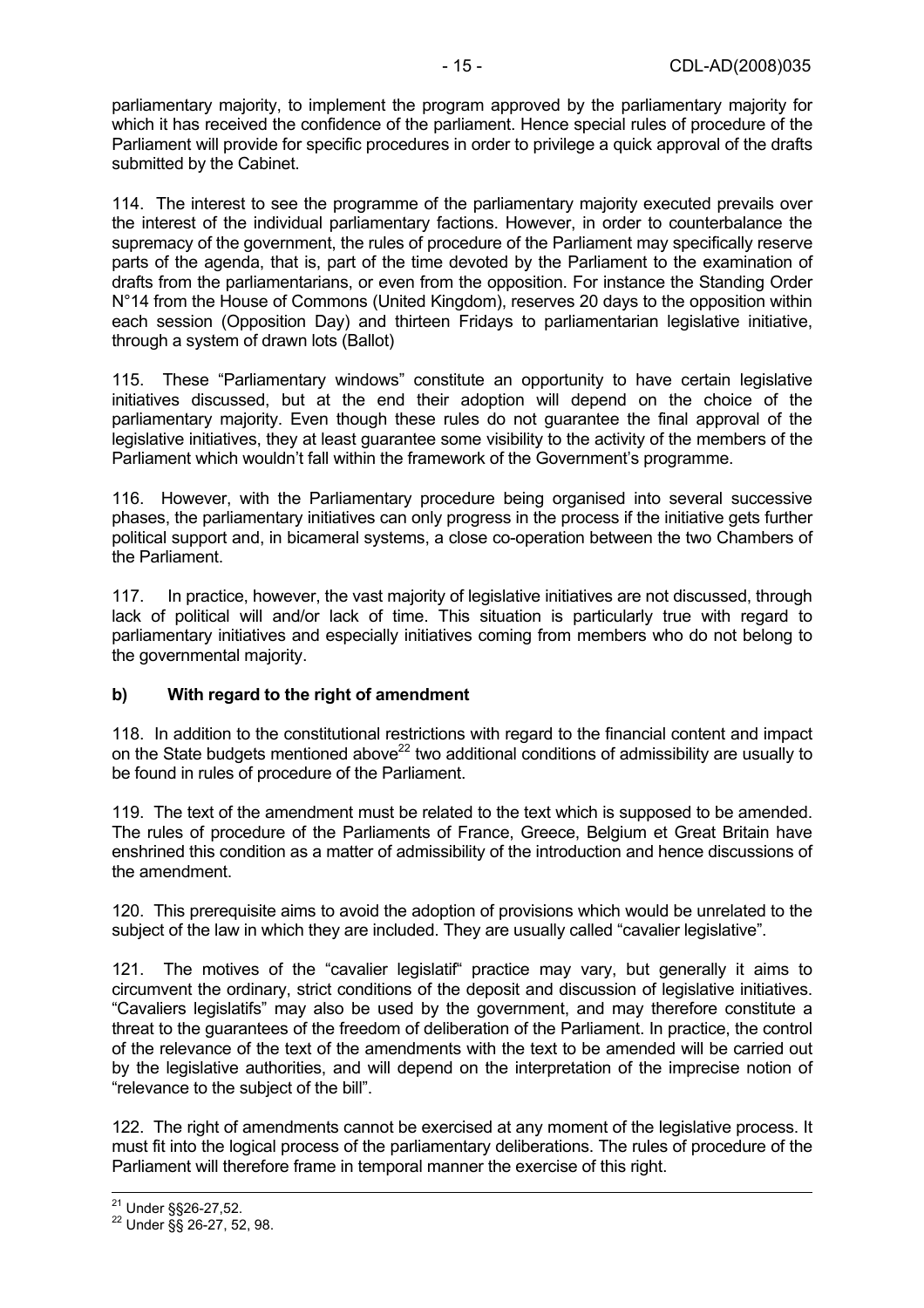123. The right of amendment is considered as a tool *par excellence* of the discussion of the draft texts within the commissions or the plenary session of the Assembly. It will not usually be allowed during the general discussions of the draft law, the purposes of which are to discuss the principal outline of the text.

124. Moreover, the exercise of the right of amendment should not disturb the efforts to tighten the legislative process. To that end, many Parliaments refuse any amendment which would challenge earlier decisions reached during the parliamentary deliberations. $^{23}$ 

125. Furthermore, in order to facilitate the tasks of the various parliamentary bodies, in particular those of the commissions, certain chambers, as in Denmark, Spain and France, will impose specific time frames for the deposit of amendments<sup>24</sup>. Derogations and further delays might be foreseen

#### **c) With regard to the multiplicity of legislative initiatives**

126. In practice, it is frequent that the same topic will be the subject of several draft laws presented by different parliamentarians or different political groups, or possibly by different chambers. Dealing with this multiplicity of legislative initiatives can be done through a common discussion of the concurrent drafts –generally two or three of them; the purposes of the solution chosen is to guarantee a certain coherence in the discussions at the same time as maintaining the right of initiative of the different authors of the amendments.

127. The rules of procedure of the Parliament will give usually general indications as to the mechanism to be followed in such situations. If not, constitutional practice will indicate how this should be handled. For instance, Art 24 of the Rules of Procedure of the Bundestag states that it can be at any time decided to discuss jointly questions of an identical nature. The rules of procedure of the Spanish Senat provide that within 15 days of the deposit of a draft, other drafts related to the initial one can be presented and will be put automatically on the order of business of the Senat. In Italy when the Parliament has to deal with more than one legislative initiative on the same matter, the relevant parliamentary commission will select one which will be used as the basis for the discussions. The other legislative initiatives will then be used as a basis for amendments.

128. The issue of the multiplicity of legislative initiatives is even more prevalent regarding amendments. The discussions of all amendments can bring about a parliamentary obstruction. Every Parliament or chamber will have its own solutions to dealing with this issue. Some chambers prefer to discuss the amendments in a chronological order (like in Greece). Others prefer an order of discussion using the criteria of relevance to initial text to decide the order of discussion $^{25}$ .

129. Parliamentary law must achieve a difficult conciliation between the effectiveness of the legislative process and the protection of the rights of the parliamentarians. At the stage of the discussion of legislative initiatives, the rules must promote a rational progression of the parliamentary debates towards a decision, while permitting the exercise of rights of the members of the assembly in the field of the legislative initiative and the right of amendment.

130. Within the Bundestag, all reported amendments will be deliberated in plenary session, in order of relevancy to the initial text. A Chamber can also decide to join the deliberation related to several amendments on the same issue. In the House of Commons, according to Standing

<sup>&</sup>lt;sup>23</sup> In this regard, see Art. 82 of the Rules of procedure of the German Parliament.

<sup>&</sup>lt;sup>24</sup> In order to facilitate the filing of amendments, the French Senate has developed an internet application "AMELI".

<sup>&</sup>lt;sup>25</sup> In the Bundestag the amendments will be discussed within the plenary by order of relevance while in the House of Commons the relevance of the amendments will be assessed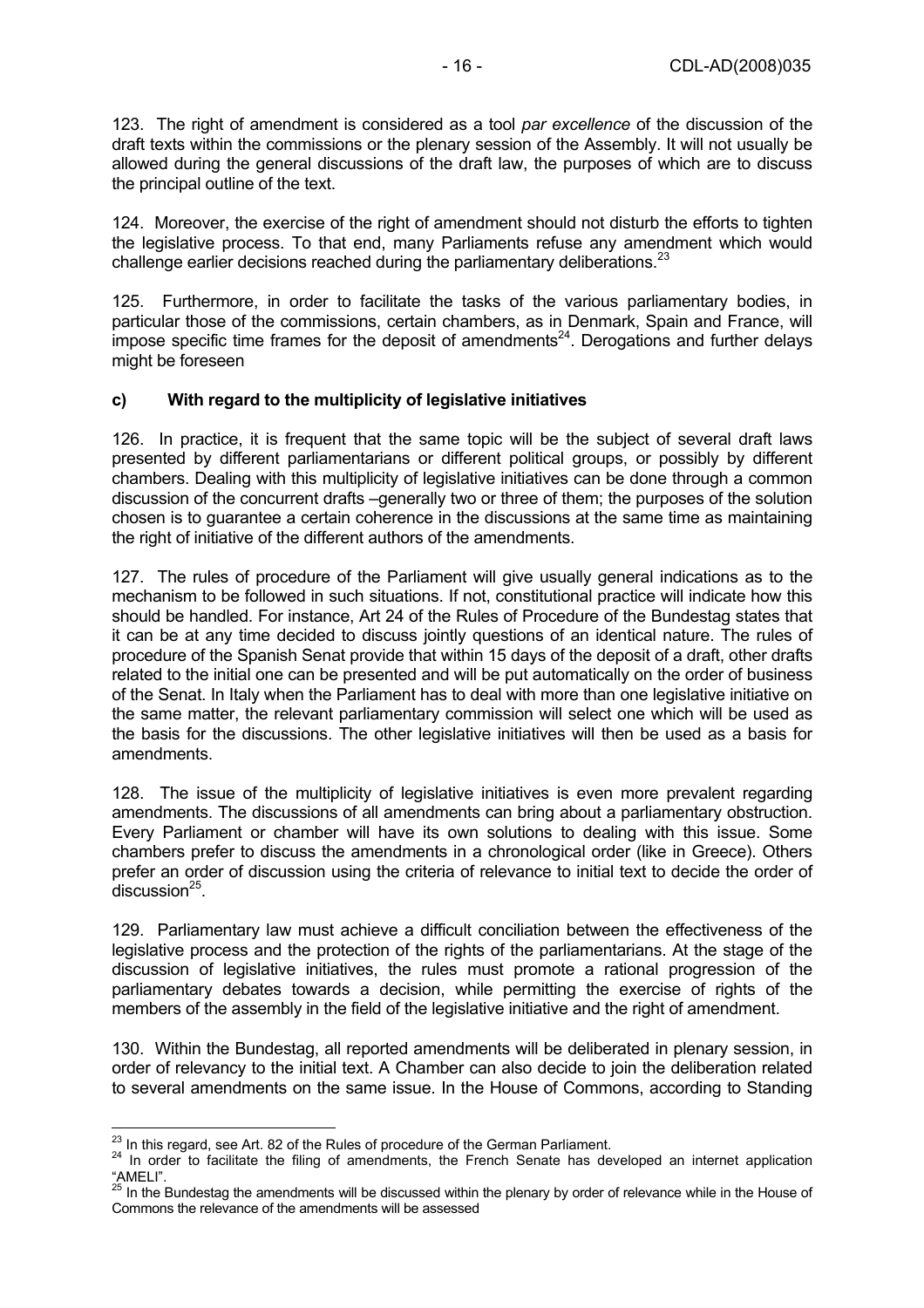Order n°32, the Speaker can select those amendments to be discussed. The Speaker is consequently vested with a large discretionary power and constitutes an efficient procedure to avoid obstructionist practices. In order to leave room for a free expression of any divergent opinions, the neutrality of the Speaker is mandatory.

131. The complexity of the administration of the process resides here again in the difficulty of reconciling the progression of bills stemming from the government, the quality of the legislative function and the protection of the parliamentarian's rights and in particular those of the minority.

132. Even though the rules of procedure of the Parliament and the very complex rules of the chambers aim to frame efficiently the process of deposit and discussions, the practice developed throughout the years and within each chamber and the political wisdom and maturity of the Members of the Parliaments remain, in this regard, crucial.

#### **B. Drafting requisites**

 $\overline{a}$ 

133. Law drafting definitely requires technical knowledge and experience.

134. Statistically, in the majority of European countries most drafts are elaborated within the ministries.<sup>26</sup> The prevalence of the executive in the exercise of the legislative initiative implies that most laws are, in practice, initiated by the Government. Consequently the Ministries have the manpower and the expertise to prepare bills.

135. The drafting process can be centralised or decentralised within the Ministries where specialised law-making/legal drafting sections are set up. The drafting requirements of the conversion into law of the governmental policy have frequently led to the adoption of handbooks of drafting, which are a collection of recommendations of drafting techniques. In the United Kingdom the drafting process is entrusted to a special office which is specialised in the drafting of the texts submitted by the Cabinet to the Parliament.

136. Drafting requisites do have an impact on the democratic participation with regard to the exercise of the right of legislative initiative , especially when the right of legislative initiative of citizens is at stake. In this regard the constitution-makers will have, at least, two different alternatives. The Italian constitution, for instance, requests that any legislative initiative brought to the parliament by the citizens is already drawn up into articles and constitutes a real draft law in itself (Art. 71). Alternatively, citizens may only be asked to provide a document summarizing the purposes of the newly-proposed legislation and practical arrangements for its implementation, leaving to the parliament and its internal bodies its conversion into a draft bill drawn up in articles.

137. Combining the needs of an effective democratic participation and the purposes of a legislation which should be able to deal with the complexity of the present social and economic requirements is a complex constitutional issue. The solution could be found in the practice and rules of procedure of the Parliaments of Europe, where special commissions devoted to the quality of the drafting are set up. However, a purely internal parliamentary solution might not be seen as sufficient in particular with regard to legislative initiatives which would not come from the executive of the parliamentary power.

<sup>&</sup>lt;sup>26</sup> Haller, Kölz, Allgemeines Staatsrecht, 4th Edition, Basel, Geneve Munich 2008, p.254. For detailed figures, see also web pages of national Parliaments available under : http://assembly.coe.int/Mainf.asp?link=/Links/APCE\_LinksnationalParliaments.htm).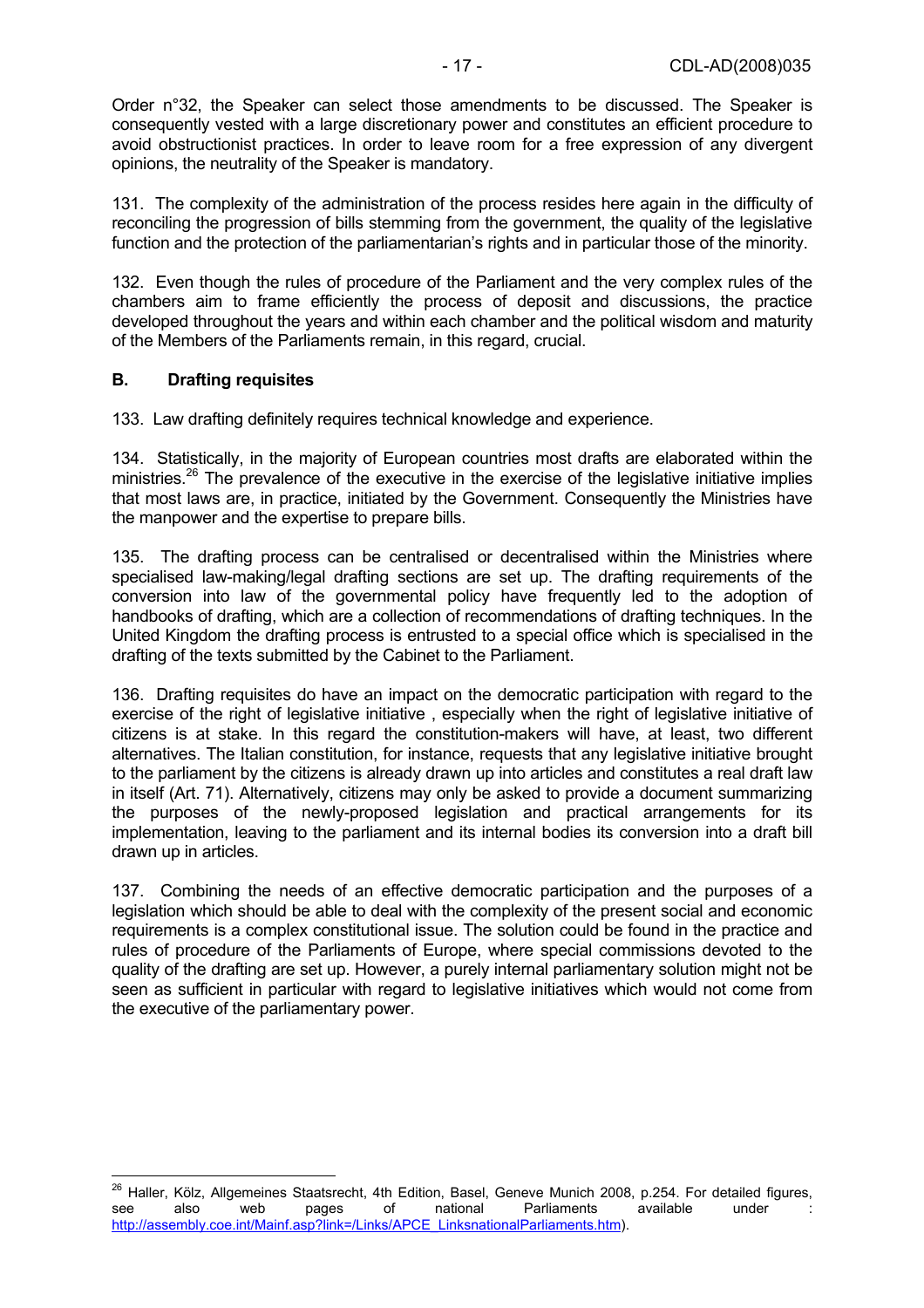138. The subject of the legislative initiative might also induce specific drafting requirements. Indeed, special requirements can be constitutionally foreseen for legislative initiative which would touch upon financial issues. For instance, Art.118.3 of the Polish Constitution provides: "3. Sponsors, when introducing a bill to the Sejm, shall indicate the financial consequences of its implementation."

139. The law-making process constitutes a real challenge in every democracy even more so in transitional countries. In order to improve the quality and the effectiveness of their legislation, several international organisations have developed assistance programmes. The European Union and the Organization for Economic Co-operation and Development developed under the SIGMA programme a collection of law drafting practices in selected countries.<sup>27</sup> The Council of Europe, for its part, has launched a "Law-making Project" in order to support efforts in the lawmaking process of new democracies. The purpose of the "Law-making" project, implemented within the framework of the legal co-operation programme of the Council of Europe, is to support the member States' administrations in their efforts to improve the quality of legislation<sup>28</sup>. OSCE/ODHIR has also launched a programme of assistance consisting of an assessment, at the request of the interested authorities, of the law drafting and regulatory management in their country $^{29}$ .

#### **III. CONCLUSIONS**

140. The present analysis shows that the right of legislative initiative is a decisive element in the determination of the respective roles of the different state organs in the democratic process.

141. The analysis of various constitutions in Europe demonstrates similarities and differences in the right of legislative initiative . Although the general conception of the right of legislative initiative is similar in most European countries, the regulation may differ in some important aspects.

142. As a common feature to all constitutions it has been observed that the government and the Parliament are vested with a right of legislative initiative .

143. In federative States as well as in states with autonomous entities, the constituent parts of a federation or the autonomous entities are also granted a direct right of legislative initiative on the federal level.

144. Sometimes courts are given the right to initiate laws. In the view of the Venice Commission this significantly breaches the important principle of the separation of powers.

145. In some case citizens are given the right to initiate laws, and the European Union seems to be moving toward this.

146. A certain governmental primacy exists in several constitutional orders. It is particularly salient concerning legislative initiatives which touch upon or are related to the State budget or international affairs. On these issues the legislative initiative might even be exclusively attributed to the executive power.

 $\overline{a}$ 

 $27$  For more information on this programme, refer to:

https://www.oecd.org/pages/0,2966,en\_33638100\_33638151\_1\_1\_1\_1\_1,00.html <sup>28</sup> For more information on this project, refer to:

http://www.coe.int/T/E/Legal\_Affairs/Legal\_co-operation/Law\_making/<br><sup>29</sup> So far Georgia, and the FYROM have benefited from this assessment ; the reports can be found under www.legislationline.org .